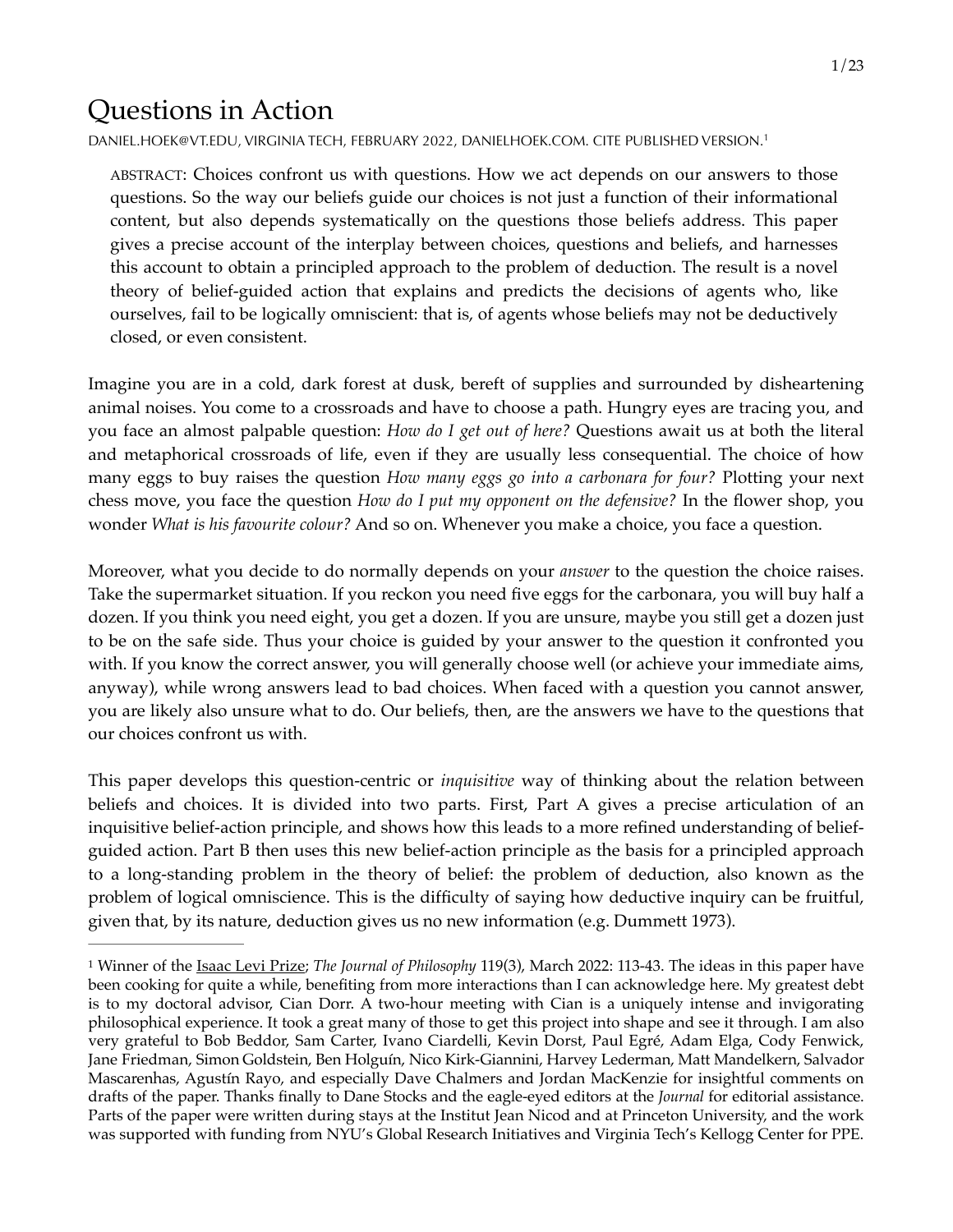2/23

The inquisitive belief-action principle articulated below is based on the classical belief-action principle on which Ramsey (1926, 1927) built his decision theory. The latter makes no reference to questions, stating simply that a given belief manifests as a general disposition to act on the informational content of the belief. But consider this puzzle case, inspired by Powers 1978 and Elga and Rayo 2021a:

ROMEO RECALL: Juliet comes home to find a note that reads "*Somebody called for you –– didn't catch a name but he sounded upset.*" There is a phone number below it, but the beginning is smudged and Juliet can only read the last digits, "6300". She instantly recognises Romeo's number and decides to go see him. When no-one answers the door, she rushes to a phone booth. She dials 2-1-2-5-2-9-, only to realise she does not remember the final four digits.

First Juliet acts on the information that *Romeo's number ends in -6300*, later she does not. From the classical perspective, this raises a puzzle. Does Juliet *believe* that Romeo's number ends in -6300 or not? If she does not, then why did she go to Romeo's house? But if she does, then why did she not act on this information in the phone booth as well?

The inquisitive picture addresses this puzzle by associating beliefs with a more targeted disposition. A belief is always directed at a particular question, and thus comes with a disposition to act on the belief *only when faced with that question*. Juliet intuitively faces different questions at home and in the phone booth: respectively, *Whose number ends in -6300?* and *What are the last four digits of Romeo's number?* Her response to the note is guided by her answer to the former question, *Romeo's*. And her inaction in the phone booth shows she lacks the answer to the latter question, *-6300*. The classical picture gets in trouble by conflating these two truth-conditionally equivalent beliefs. The inquisitive picture distinguishes them, and associates them with different cognitive capacities.

Question-directed belief contents also seem to help with the problem of deduction. This was first seen by Robert Stalnaker (1991), although he quickly dismissed this approach to the problem. More recently, Seth Yalcin and others have resuscitated it (Yalcin 2008, 2011, 2018, Koralus and Mascarenhas 2013, Pérez Carballo 2016, Hawke 2016, Yablo 2017). Building on this work, the present paper sets its sights a little higher, asking not only how deduction is *possible*, but also how it can be *useful*. What is the practical point of gathering beliefs whose informational content we already possess? That is, how does it lead to better choices? This is the *practical* problem of deduction.

This practical problem of deduction is deeply connected to the classical, Ramseyan belief-action principle. That is because the latter gives rise to the classical view of belief states, according to which all our various beliefs cohere into a consistent and deductively closed worldview. To be more precise, a natural articulation of the classical belief-action principle entails that we behave *as if* our beliefs formed such a state. But if that were so, then deductive inquiry would have no practical use. Deductive inferences would make no difference to our choices, since we would already act on the deductive consequences of our beliefs. As shown below, this holds true *even if* we combine the classical belief-action principle with a hyperintensional individuation of belief states at the mental level. So without a more sensitive belief-action principle, there is no practical difference between informationally equivalent doxastic states, and hence no practical point to deductive inquiry.

In particular, this means that the question-sensitive accounts of belief content that Yalcin and others propose do not by themselves address the practical problem of deduction. To do that, we need a story about how question-sensitivity manifests in action. In fact, the difficulty of supplying a general story of this kind is precisely what prompted Stalnaker to reject the question-directed model of belief: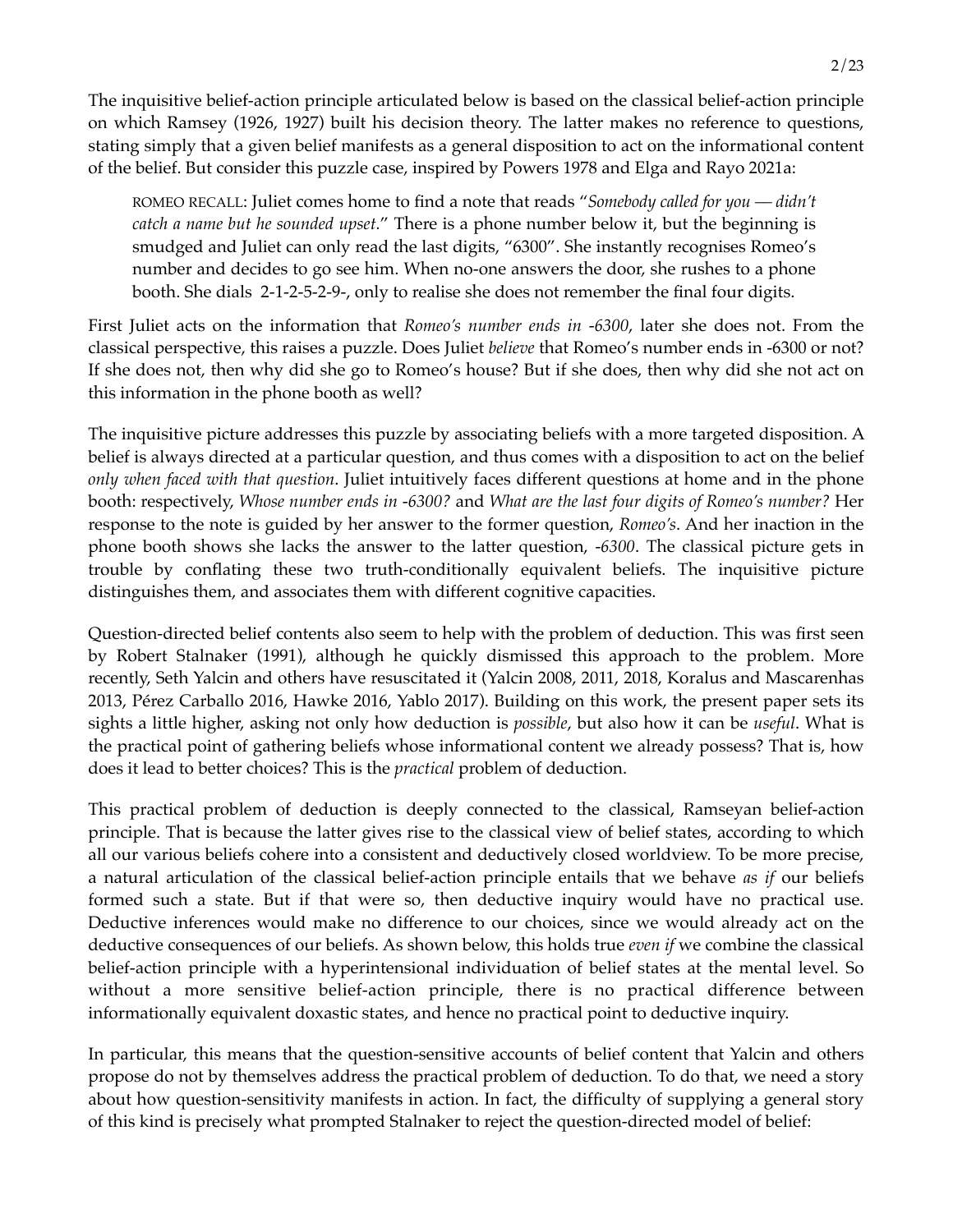"[It is not] clear how to generalize [this model] to an account of knowledge and belief in terms of capacities and dispositions to use information (or misinformation) to guide not just one's question-answering behaviour, but one's rational actions generally. For we want an account of knowledge and belief, not just for expert systems and people who staff information booths, but for all kinds of agents." (Stalnaker 1991, 253-4)

This paper responds directly to Stalnaker's challenge, by building an account of questions in action with all the generality he demands. The result is a systematic account of the role of questions and question-directed beliefs in decision making — to my knowledge, the first of its kind.

Just like its classical cousin, the inquisitive belief-action principle also gives rise to a view of belief states. But as we shall see in Part B, this view is less artificial and idealised than the classical view. In particular, inquisitive agents do not necessarily believe every deductive entailment of what they believe, but they do believe every *part* of what they believe (in a sense akin to Gemes 1994, Yablo 2014 and Fine 2017). Like classical belief states, inquisitive belief states are non-fragmented and holistic. But beliefs are united into a loosely knit "web of questions" rather than a monolithic worldview. Thus the inquisitive picture makes room for agents who, like us, fail to believe some logical consequences of their beliefs, and who may have some inconsistent beliefs. It yields systematic, univocal predictions about the choices of such agents, and thereby lets us assess the practical use of deduction by simply comparing agents' behavioural dispositions before and after a deductive inference.

## **Part A. Facing Questions and Having Answers**

Choices raise questions, and our beliefs are our answers to those questions –– or so I claim. In this part of the paper I develop this idea by examining the initial motivation for it  $(S<sub>I</sub>)$ , articulating precise notions of *questions* and *answers* (§ II), and saying what it takes for a decision situation to *raise* a question (§ III), and for an action to be *guided by* an answer (§ IV). Putting it all together, we will have formally precise articulations of both the classical and inquisitive belief-action principle. These will then form the basis for our discussion of the problem of deduction in Part B.

## I. Two Belief-Action Principles

Traditionally, philosophers, psychologists, decision theorists and economists have characterised the link between belief and action in something like the following way (e.g. Ramsey 1927, p. 159):

**Classical Belief-Action Principle:** A belief that p manifests itself in behaviour as a general disposition to act on p.

The ROMEO RECALL case from the introduction raised a difficulty for this principle. In a way, Juliet has the information that Romeo's number ends in -6300, in that she can recognise the digits. But she has no general disposition to act on this information, since she cannot *recall* those same digits. Cognitive asymmetries of this kind are very common (consult the literature on memory retrieval, or the nearest crossword). Here is another case, based on Elga and Rayo 2021a, §4:

TRIVIAL TROUBLE: Travelling abroad, Tom is accosted by a fearful sphinx. "Don't worry," she says, pinning him gently but firmly to the ground, "I've eaten. But I will make you rich if you solve this riddle: name me an English word that ends in the letters ‑MT." Tom racks his brain, but in the end admits defeat. Leaving, the sphinx remarks: "You're not the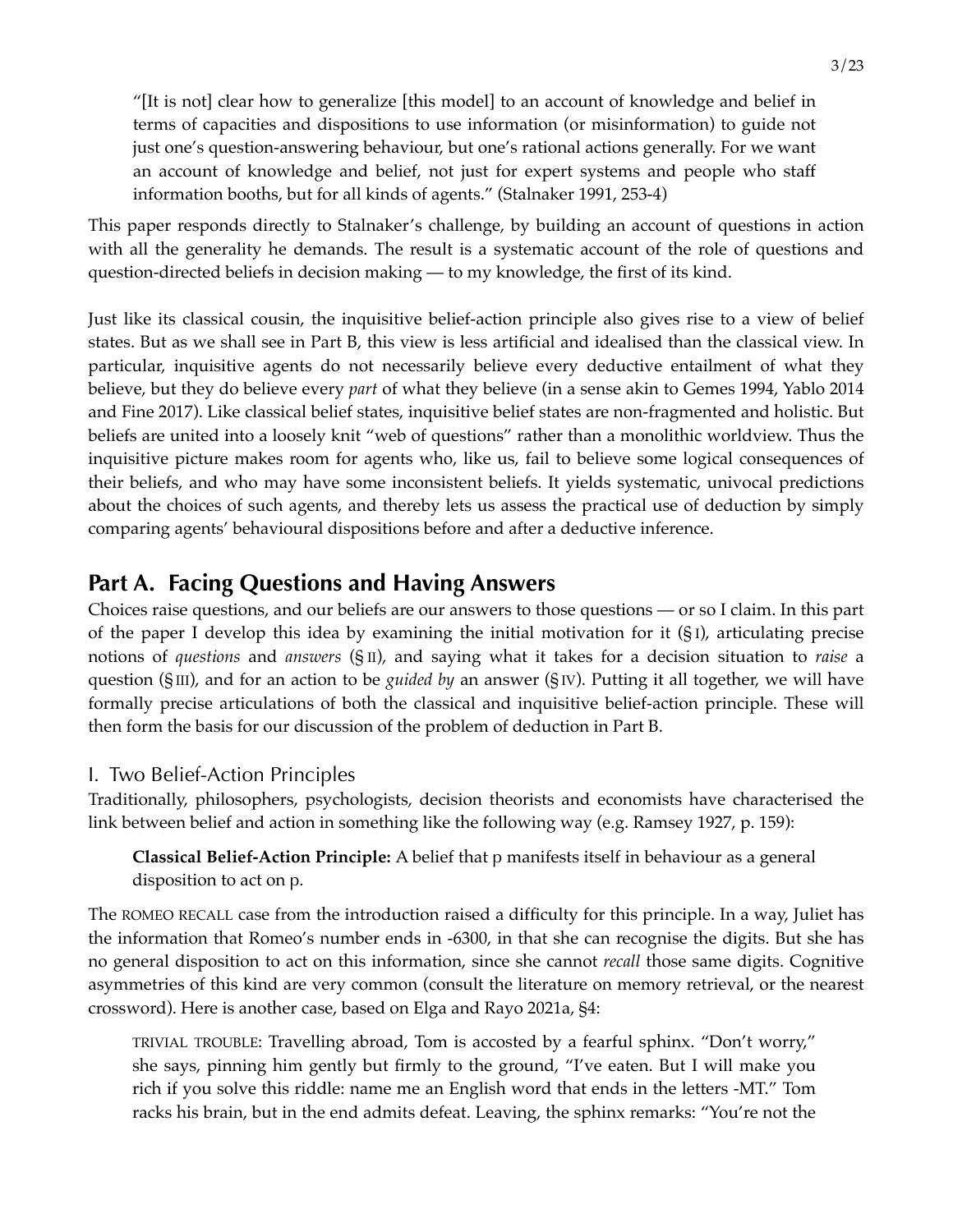<span id="page-3-1"></span>brightest bulb, are you now? I could have done this in my sleep!" That night, Tom writes a letter home: "I never dreamt that sphinxes were real!" Then he reads it back incredulously: "D-R-E-A-M-T".

Tom's actions in this story are intelligible, predictable, and indeed entirely unsurprising. Crossword mavens aside, we *expect* that adult English speakers are able to spell, but may still have difficulty recognising a word based on just a few letters[.](#page-3-0)<sup>[2](#page-3-0)</sup> Yet we run into trouble when trying to analyse Tom's behaviour classically. The issue this time is whether or not Tom has the information that *"dreamt" is spelled D-R-E-A-M-T* (or, if that seems tautological, the information that */drεmt/ is spelled D-R-E-A-M-T*, where /drεmt/ is the word "dreamt," individuated phonetically). To explain Tom's response to the sphinx classically, we must say Tom lacks this information, since he fails to act on it. But if we say that, then how can we account for his ability to spell the word correctly in his letter? How can Tom be acting on this information at that later time, unless he had it all along?

Since the classical belief-action principle is widely endorsed, these puzzle cases challenge a wide range of views of belief and agency. In particular, classical decision theorists (of the descriptive kind) say the *extent* to which an agent is disposed to act on a proposition matches their *degree* of belief (Ramsey 1926, Savage 1972, Friston 2013). To account for Tom's spelling habits, they must attribute to him a high degree of confidence that *"dreamt" ends in -MT*. But that predicts, falsely, that Tom can answer the sphinx. Or take Bratman's theory of agency (1984). On this view, beliefs steer our actions by constraining the formation of plans and intentions –– an agent's plans must be consistent with their beliefs. But why does Juliet's belief that *Romeo's number ends in -6300* constrain the plan she makes at home, but not the intentions she forms in the phone booth? Analogous questions arise for any account of belief that endorses some version of the classical principle, spanning the spectrum from Dennett 1971 to Fodor 1978 and from Stalnaker 1984 to Schwitzgebel 2002.

I am not saying all these theorists are *wrong*. But I do think that the classical belief-action principle they are working with is a pretty coarse approximation. Moreover, I think I have a refinement on offer that casts some light on its limitations. From the classical perspective, a purely intentional, beliefbased explanation for the contrast between Tom's sphinx-answering and letter-writing behaviour looks to be out of reach. But such an explanation can be had once we note that Tom faces different questions on these two occasions. To exploit this contrast, we need to refine our belief-action principle (I will use superscripts to indicate the question at which a belief content is directed):

**Inquisitive Belief-Action Principle:** A belief that AQ manifests itself in behaviour as a disposition to act on  $A^Q$  whenever the agent is confronted with the question  $Q$  that the belief is an answer to.

While Tom's beliefs are silent on the sphinx's question, he does know *What the final two letters of the word "dreamt" are*, and so he acts on that knowledge when confronted with that question.

Some defenders of the classical picture may be skeptical of the explanatory demand to which the inquisitive belief-action principle responds. A common response to cases like TRIVIAL TROUBLE runs like this: Tom has the belief that *"dreamt" ends in -MT*, and a disposition to act on this information. But that disposition is weak, and subject to all kinds of masking. In the sphinx exchange, the disposition

<span id="page-3-0"></span><sup>&</sup>lt;sup>[2](#page-3-1)</sup> As it happens, this particular cognitive asymmetry is extremely well documented, because psychologists often use word completion as a memory test: see for instance Nelson and McEvoy 1984.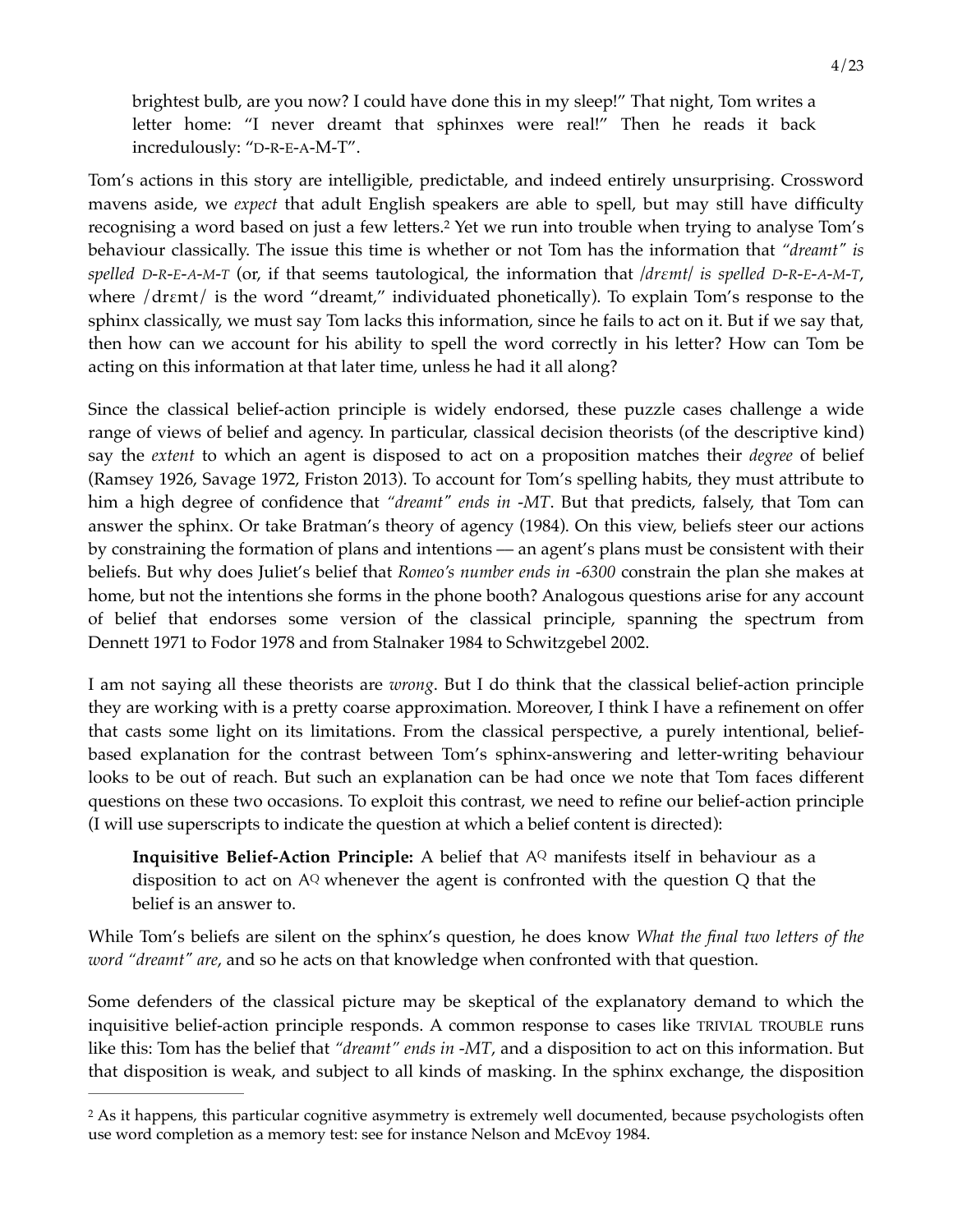happens not to manifest itself. But maybe that is just how beliefs are: they sometimes manifest and sometimes not. According to Davidson 1976 for instance, our beliefs manifest rarely and erratically, and there is no systematic story about when it happens. And the fragmented decision theory of Elga and Rayo 2021a, b says a belief manifests only when separately specified *elicitation conditions* happen to be met, where these conditions are in principle independent of the belief's content.

In my view, such radical weakenings of the classical belief-action link risk throwing out the baby with the bathwater. If beliefs were really that capricious, there would be no telling whether or not they were going to manifest on a given occasion. This belies the fact that we can, and do, predict and explain people's actions in terms of the contents of their beliefs (for details on this point, see Norby 2014 or Hoek 2019, §3.5). Suppose you ask why Mary eats beans every day, and I answer: "Mary thinks that eating beans every day will keep her healthy." Intuitively, that makes for a perfectly satisfactory explanation, assuming Mary wants to stay healthy. But if beliefs are only occasionally elicited, shouldn't we expect that Mary will only eat beans on those special occasions? Conversely, we can reliably infer agents' beliefs from their actions. If you see me calmly sipping a cup of tea, you could reasonably infer that I do not believe the tea to be poisoned. But that conclusion would be unwarranted if it were typical for people to fail to act on their beliefs.

Thus our ordinary reasoning about belief and agency presupposes fairly robust, stable doxastic dispositions. The inquisitive picture respects this, and brings out what is constant in the behaviour displayed in our puzzle cases. Throughout ROMEO RECALL, Juliet is able to recognise the last digits Romeo's number, and unable to recall them. Likewise, Tom can spell the word "dreamt" throughout TRIVIAL TROUBLE. What the sphinx asks him to do is cognitively very different. Properly viewed, then, these cases reveal something about the *nature* of our doxastic dispositions, not about their stability.

#### II. Beliefs as Answers to Questions

The intelligibility and predictability of Tom and Juliet's responses may be taken as an indication that our ordinary reasoning about belief and behaviour is sensitive to the cognitive distinctions that the inquisitive picture makes. Independent support for that idea comes from the observation that the interpretation of knowledge and belief reports is often sensitive to *focus* (Dretske 1970, Schaffer 2007, Blaauw 2013, Yalcin 2011). For instance, (1) intuitively reports Tom's answer to the question *Which words end in -MT*, while (2) describes his answer to *What are the final letters of the word "dreamt"*:

- (1) Tom thinks/knows that *"dreamt"* ends in -MT.
- (2) Tom thinks/knows that "dreamt" ends in *-MT*.

Accordingly, (1) strikes us as false in the context of TRIVIAL TROUBLE, since it implies that Tom can recognise the word "dreamt" on the basis of its last two letters. But (2) just asserts that Tom can reproduce those letters. There is an analogous contrast between Juliet's knowledge that *Romeo has a number ending in -6300*, versus the belief she lacks, that *Romeo has a number ending in -6300.*

To distinguish the beliefs reported in (1) and (2), I propose we take belief contents to be *questiondirected propositions*, or *quizpositions* for short: propositions that are jointly individuated by their informational content and the question they answer. Formally, we can capture this concept as follows:

*Def. 1*. A *question* Q is a partition of logical space Ω, the set of all possible worlds. When two worlds *w* and *v* share a cell of this partition, we write  $w \sim_Q v$ . Any set of Q-cells A  $\subseteq$  Q is an *answer* to Q.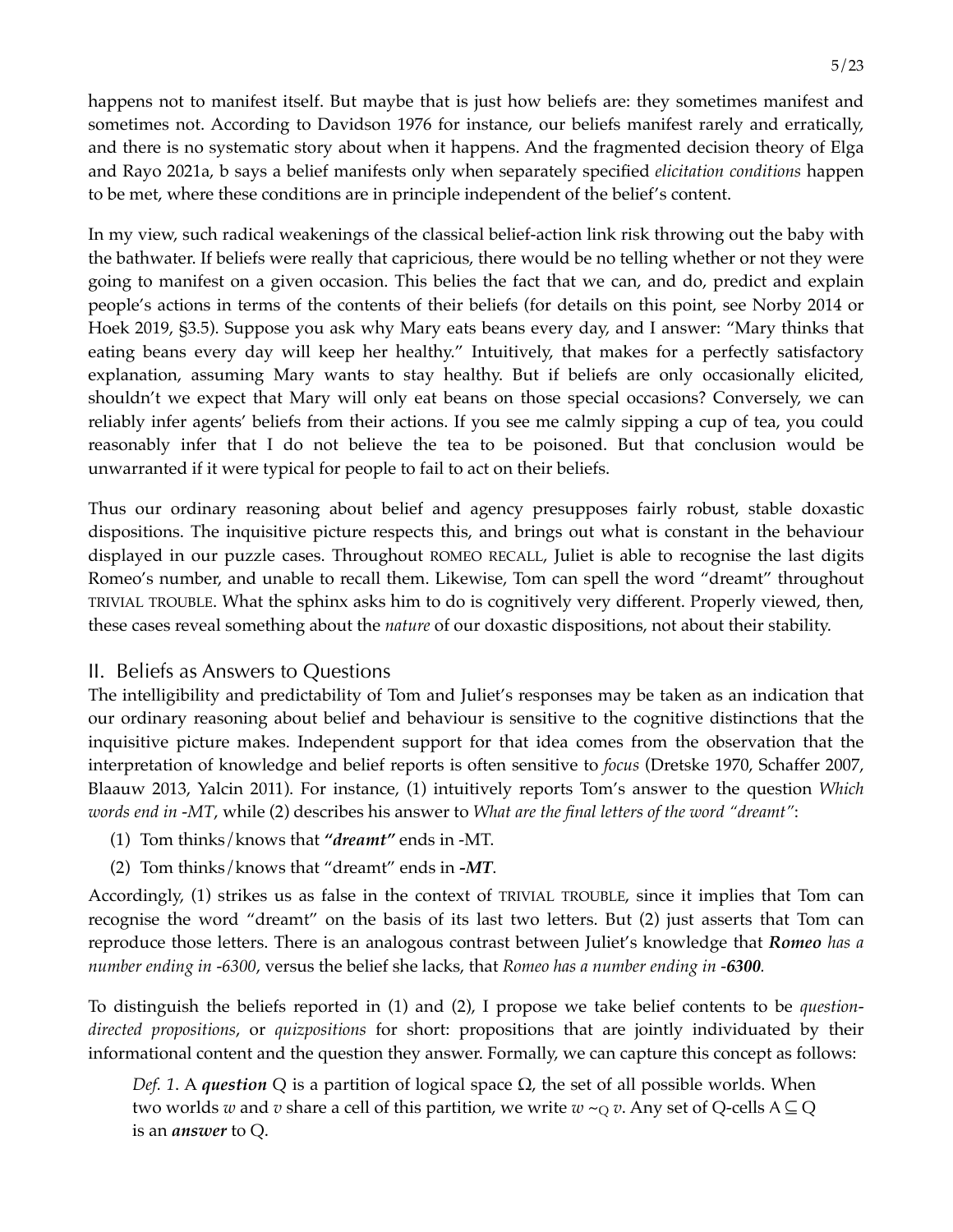*Def.* 2. A *quizposition*, denoted  $A^{Q}$ , is an ordered pair  $\langle Q, A \rangle$  whose first member is the question Q that A<sup>Q</sup> is said to be *about*, and whose second member is a Q-answer A  $\subseteq$  Q. The quizposition A<sup>Q</sup> is *true* at a world *w* if and only if  $w \in \bigcup A$ .

The idea behind this definition of questions is to characterise a question in terms of the information needed to answer it exhaustively (this is pretty standard; see e.g. Groenendijk and Stokhof 1984).

Applying the concept of quizpositions to TRIVIAL TROUBLE, let S stand for the partition question *How do you spell "dreamt"* and let E be the partition question *Which English words end in -MT*:

 $w \sim_S v$  iff the word /dremt/ has the same spelling at *w* and *v*,

 $w \sim_{E} v$  iff at *w* and *v*, the same English words end in -MT

The partitions S and E are distinct. Each cell  $s \in S$  represents a possible spelling of "dreamt". Since it could be that multiple words end in -MT, the cells  $e \in E$  correspond to possible exhaustive *lists* of words ending in -MT. Let M be the set of all S-cells that represent a spelling for "dreamt" ending in -MT, and let W be the set of E-cells where "dreamt" is included on the list. Then the quizpositions M<sup>S</sup> and  $W<sup>E</sup>$  have identical truth-conditions, but answer distinct questions.

### III. Facing Questions

Decisions confront us with questions. Selecting a wine for the colloquium dinner, you wonder *Which one will make me look knowledgable?* Deciding which child to reproach, you face the question *Who lit the curtains on fire?* This link between choices and questions pervades our ordinary thinking about decision making: we often describe hard choices in terms of *facing* and *confronting* questions.<sup>[3](#page-5-0)</sup> Having spotted this link between questions and choices, we can ask what it consists in.

The analysis I propose is pretty simple. Decisions or choices are standardly represented using payoff matrices, like the one below from Jeffrey 1983:

<span id="page-5-1"></span>

|       | Chicken | Beef | <b>Herring</b> |
|-------|---------|------|----------------|
| White |         |      |                |
| Red   |         |      |                |
| Rosé  | ט.נ     |      |                |

This table represents the decision situation of an agent who is choosing what wine to bring to a dinner party. They want to get a good match, but they are not sure what will be for dinner. The column headings of this table represent the *world states* on which the payoffs depend. Note that these form a partition of logical space –– that is, a *question* in our sense. More specifically, it is the question *What's for dinner*, which is exactly the question that this choice intuitively raises for the agent. So it looks like in a sense, the questions we face are already hiding in the formalism of classical decision theory: every major formal treatment of decision theory appeals to world state partitions at the fundamental level (Savage 1972, Jeffrey 1983, Lewis 1981, Joyce 1999). It is just that these partitions have not typically been thought of as *questions*, and their role in determining behaviour has been ignored.

<span id="page-5-0"></span><sup>&</sup>lt;sup>[3](#page-5-1)</sup> Comparable idioms exist in at least the following languages: English, German, Dutch, Italian, Spanish, French, Serbian, Turkish, Mandarin Chinese and Shanghainese. Related fact: the cognates of "question" in Dutch and Spanish ("kwestie" and "cuestión") do not refer to spoken questions at all, meaning something closer to *problem* or *dilemma*. (Thanks to my informants Vera Flocke, Simona Aimar, Andrés Soria Ruiz, Louis Rouillé, Milica Denić, a student at Bilkent University and Linmin Zhang.)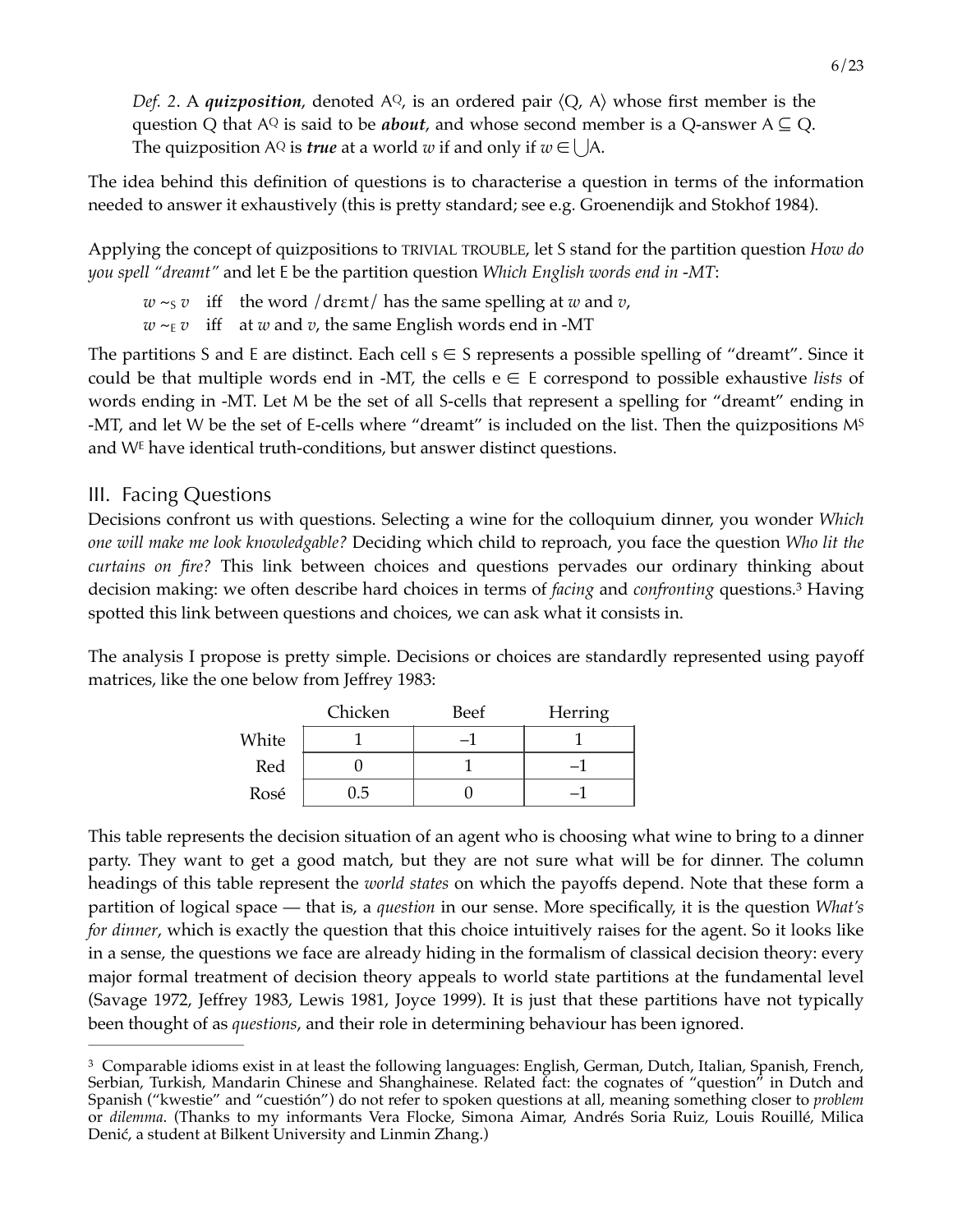In order to say something informative about what it is for a choice to raise a certain question, I will need to characterise choices or decision problems a bit differently, so as to avoid building in the world state partition as primitive. Here is a way to do this:

*Def.* 3. An *option* is a real-valued function **a**:  $\Omega \rightarrow \mathbb{R}$  from possible worlds to utility values. A *decision problem* ∆ is a finite set of options.

A decision problem is an abstract representation of a choice. The decision problem ∆ faithfully represents a choice just in case there is a correspondence between the options **a** in ∆ and the actions that the agent is choosing between, such that the value of **a**(*w*) accurately reflects the desirability, to the agent, of the outcome that, at *w*, would have been obtained had they performed the corresponding action on this occasion. (For simplicity, I presuppose both a causal approach to decision theory and a Stalnakerian semantics for counterfactuals.<sup>4</sup>)

Payoff matrices specify a decision problem thus defined. Each row represents an option, listing the utility values with respect to the worlds in each column. Note that this representation requires that the column partition only groups worlds together if each option takes a constant value at those worlds. That is, the column partition Q must have the following property:

<span id="page-6-1"></span>*Def. 4.* The choice ∆ *raises* the question Q, or Q *addresses* ∆, just in case for every option **a** ∈ ∆, and every cell q ∈ Q, the outcome **a**(*w*) takes on a constant value for all *w* ∈ q, denoted '**a**(q)'. An agent *faces* the question Q when they make a choice that raises Q.

In other words, a question addresses a choice just in case any complete answer to the question entails what the outcome of each option would be. Multiple questions can address a given decision situation. In particular, if Q addresses ∆, then any question that forms a more fine-grained partition than Q addresses ∆ as well. For if an answer to Q already suffices to entail the payoffs of every option, then any cell in the finer partition will definitely suffice. (This observation will become important in Part B.)

|                     | $\frac{d$ r $\epsilon$ mt $\frac{1}{s}$ is spelled<br>$D-R-E-A-M-T$ | $\frac{d$ r $\epsilon$ mt $\frac{d}{dt}$ is spelled<br>$D-R-E-A-M-E-D$ | $\frac{d$ r $\epsilon$ mt $\frac{d}{dt}$ is spelled<br>$D-R-E-M-T$ | $\cdots$ |
|---------------------|---------------------------------------------------------------------|------------------------------------------------------------------------|--------------------------------------------------------------------|----------|
| write D-R-E-A-M-T   |                                                                     |                                                                        |                                                                    | $\cdots$ |
| write D-R-E-A-M-E-D |                                                                     |                                                                        |                                                                    | $\cdots$ |
| write D-R-E-A-M-P-T |                                                                     |                                                                        |                                                                    | $\cdots$ |
| $\cdots$            | $\cdots$                                                            | $\cdots$                                                               | $\cdots$                                                           | $\cdots$ |

Now consider the decision problem that Tom faces when writing down the word "dreamt",  $\Delta_{\text{Letter}}$ :

The options in ∆Letter, listed on the left, are letter combinations you could write down. The aim, let's say, is to spell the word correctly, so there are only two outcomes: success and failure, 1 and 0. Which of those outcomes results from each action depends on what the correct spelling of the word in fact is. Consequently, the column headings form the partition question S, *How is / drεmt/ spelled?* That is why Tom's spelling of "dreamt" in TRIVIAL TROUBLE was guided by his belief MS, that *The word / drεmt/ ends in -MT*: this belief answers the question that ∆<sub>Letter</sub> raises.

<span id="page-6-0"></span>Assuming the outcomes of the choice form a partition, the Stalnakerian semantics is needed to guarantee that, [4](#page-6-1) at every possible world *w* and for any action *A* available in the choice *C*, it is true of exactly one outcome *OA,w* that "If the agent were to choose A in response to C, outcome  $O_{A,w}$  would occur."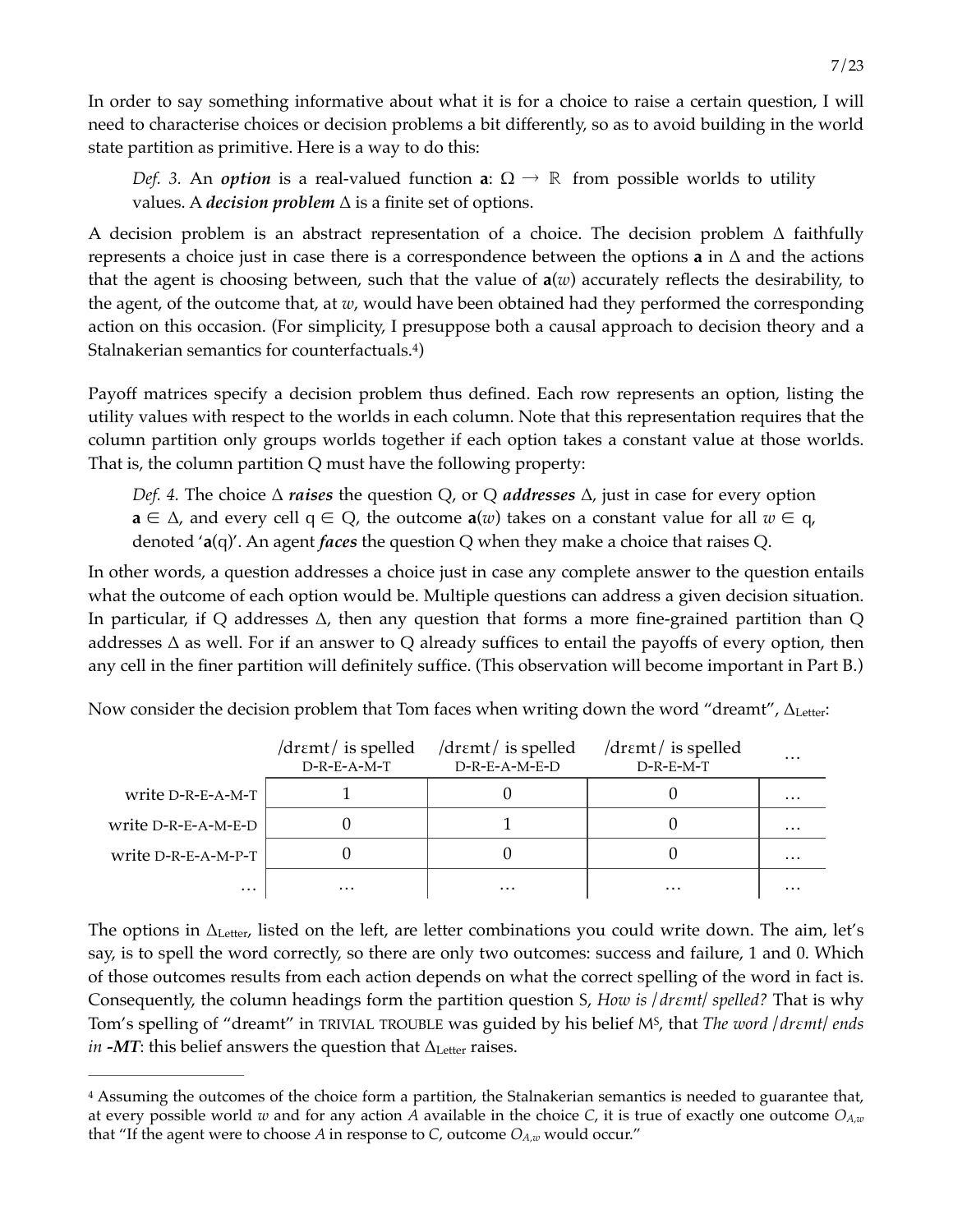But confronting the sphinx, Tom has a different set of options, and the outcome of his choice depends on a different feature of the world. This time, he is choosing between possible replies. Besides confessing ignorance, Tom could venture some answer, like "unkempt". In the actual world, the only winning reply is "dreamt", since that is only English word ending in -MT. But in a world with different spellings, "dreamt" would yield failure, and "prompt" success, as shown in the table below. From the column headings we can see that this decision problem — call it ∆<sub>Sphinx</sub> — raises E, *Which English words end in -MT?* Thus Tom's choice is guided by his views on E. Hence we can account for Tom's failure to produce the correct answer in terms of the fact that Tom has no view on E. His view on S fails to address  $\Delta_{\text{Sphinx}}$ .

|                   | Only $\frac{d}{dt}$<br>ends in -MT | Only $/$ $\Lambda$ n' k $\epsilon$ mt $/$<br>ends in -MT | Only / An' kemt / and<br>/promt/ end in -MT | $\cdots$ |
|-------------------|------------------------------------|----------------------------------------------------------|---------------------------------------------|----------|
| reply/dremt/      |                                    |                                                          |                                             | $\cdots$ |
| $reply$ /pr $)$   |                                    |                                                          |                                             | $\cdots$ |
| reply /ʌn'kɛmt/   |                                    |                                                          |                                             | $\cdots$ |
| $\cdots$          | $\cdots$                           | $\cdots$                                                 | $\cdots$                                    | $\cdots$ |
| confess ignorance |                                    |                                                          |                                             | $\cdots$ |

To sum up, we can explain the difference between Tom's response to ∆Letter and ∆Sphinx on the basis of an objective contrast between these choice situations: namely a difference in the question these situations raise, which I have explicated as a difference in the pattern of counterfactual dependence between the actions available and the outcomes that would result from them.

#### IV. Acting on Answers

By making quizpositions the objects of belief, we forged a link between beliefs and questions. In the previous section, we linked questions to choices. Chaining these links together, we get a new way of understanding the relation between beliefs and choices. The final puzzle piece is a precise notion of what it takes to be disposed to *act on* a given belief.

Proponents of the classical picture typically gloss acting on a belief as doing what would be best given the truth of the belief, or what would best promote one's desires (e.g. Ramsey 1926, p. 174). We can capture this idea formally by using the notion of dominance:

*Def. 5.* Suppose **a** and **b** are options, and p is a proposition. Then option **a** *(strictly) p*–*dominates* option **b** just in case  $a(w) > b(w)$  for all worlds w at which p is true. An option **a** ∈ ∆ is *p‑dominant* just in case **a** strictly p‑dominates every other option in ∆.

We can then say that a general disposition to *act on* p means foregoing p-dominated options in every decision situation that has such options, and hence *performing* the p*‑*dominant option in any situation where there is one. Besides simple decisions, we should take this to include *composite* decision situations that consist of multiple component choices (as explained in § V, this stipulation is needed to ensure the correct handling of situations where an agent acts on multiple beliefs jointly).

This yields the following formalisations of the classical and inquisitive belief-action principles:

**Classical Belief-Action Principle (formal)**. A belief that p manifests in action as a disposition to forego p*‑*dominated options in all decision situations.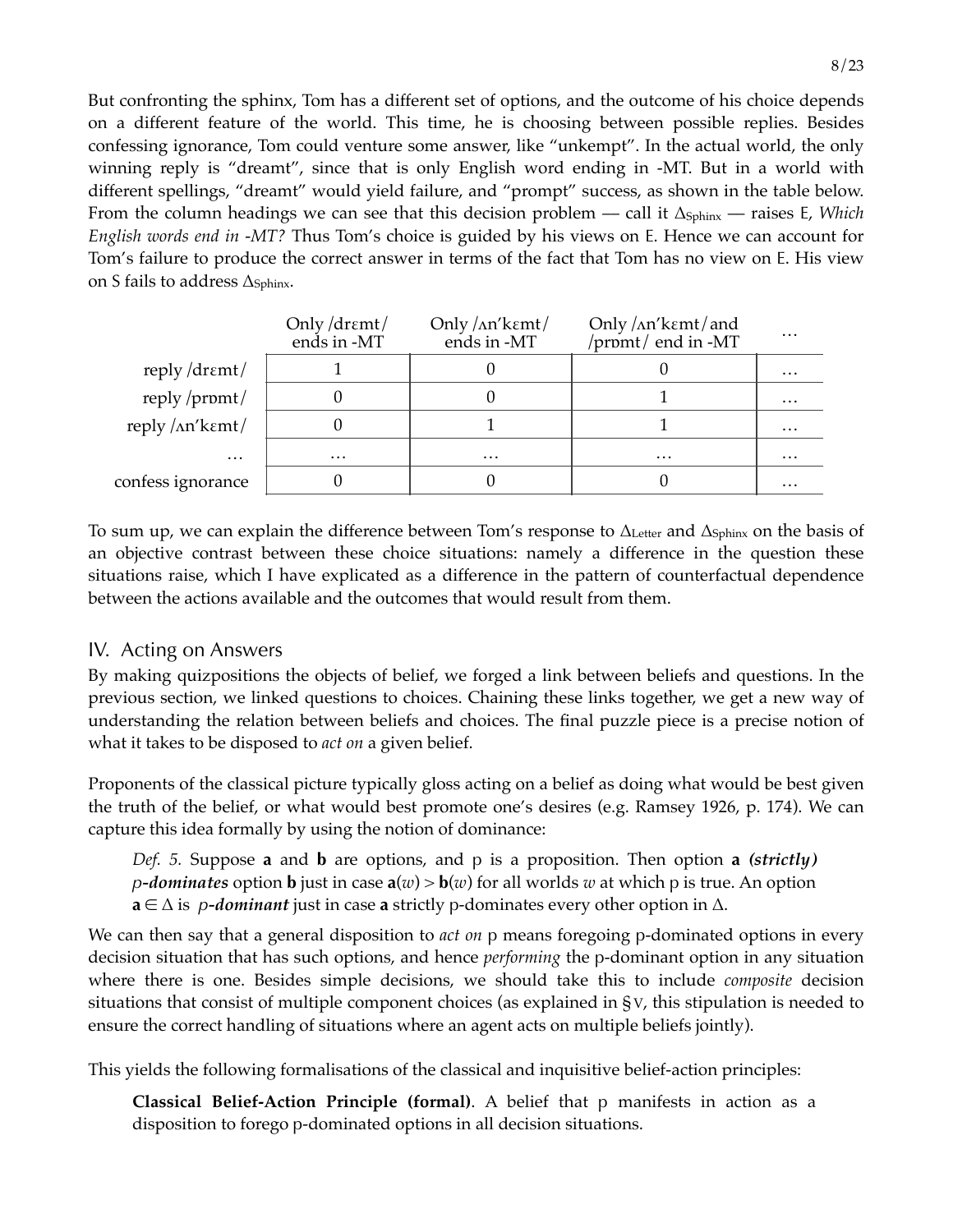**Inquisitive Belief-Action Principle (formal)**. A belief that A<sup>Q</sup> manifests in action as a disposition to forego AQ*‑*dominated options in any decision situation that raises Q.

With these precise statements of the classical and inquisitive belief-action principles in place, the analysis of Tom's TRIVIAL TROUBLE can be run entirely within the formalism. Suppose we want to predict Tom's response to ∆Letter on the basis of this formalised classical principle. Then we must attribute a belief p to Tom such that writing D-R-E-A-M-T is the p-dominant course of action in  $\Delta_{\text{Letter}}$ . Inspection of the payoff matrix shows that p must then entail that /drεmt/ is spelled D-R-E-A-M-T. But if p entails this, the reply "dreamt" in ∆Sphinx beats "I don't know" at every p‑world. Applying the classical principle again, we would then get the incorrect prediction that Tom will give the former reply. So as soon as it secures the right prediction for ∆Letter, the classical account slips into the wrong prediction about ∆<sub>Sphinx</sub>. The inquisitive belief-action principle, on the other hand, lets us explain Tom's action in  $\Delta_{\text{Letter}}$  by attributing to him a belief in the quizposition M<sup>s</sup>. But in the inquisitive setting, that attribution does not commit us to any prediction about Tom's response in  $\Delta_{\text{Sphinx}}$ , since that choice does not raise the question S that Tom's belief M<sup>S</sup> is an answer to.

## **Part B. The Web of Questions**

We now have precise articulations of the classical and inquisitive belief-action principles. In this second part of the paper, we will see how these two principles give rise to different accounts of the way that our beliefs come together in belief states, where a *belief state* is the totality of all the beliefs that an agent holds at a time. In particular, we will see how the inquisitive picture addresses one of the chief difficulties facing the classical view of belief states: the problem of deduction.

The classical view of belief states is an extreme form of holism. It combines all of an agent's beliefs into a single, global worldview, which Ramsey called "the map by which we steer" (Ramsey 1926, p. 238; Yalcin 2018). The strength of this view is that it captures the way an agent's beliefs unify their actions across domains. But there is a cost: to fit together into a single worldview, classical beliefs must all cohere. Hence the classical view of belief states attributes unbounded, infallible deductive powers to agents, by assuming that their beliefs are deductively closed and perfectly consistent.

This is obviously unrealistic. If we really believed everything entailed by our beliefs, we wouldn't need calculation or deductive reasoning of any kind. New beliefs would only be formed when we acquired new information, and all their ramifications would be instantly known. Calculators would go unsold, mathematicians would be unemployed, Rubik's cubes would be instantly solvable. There is a real puzzle here. Why exactly *does* a Rubik's cube perplex us? After all, the information needed to unscramble it is right in front of us. Then how can it be so difficult? How can reasoning about the cube help us solve it, when it only yields information we already possess?

The ROMEO RECALL and TRIVIAL TROUBLE cases analysed in Part A hint at a way to address this conundrum. The agents in these stories do not lack any relevant information, they need *answers*. In the phone booth, Juliet needs to know *What the final four digits of Romeo's number are*. As it happens, the answer to that question carries information she already has –– but that does not detract from its practical usefulness. Likewise, in TRIVIAL TROUBLE, Tom lacks the answer to the sphinx's riddle, even though he has the relevant information in a different form. So apparently, answers can be valuable even when they carry no novel information.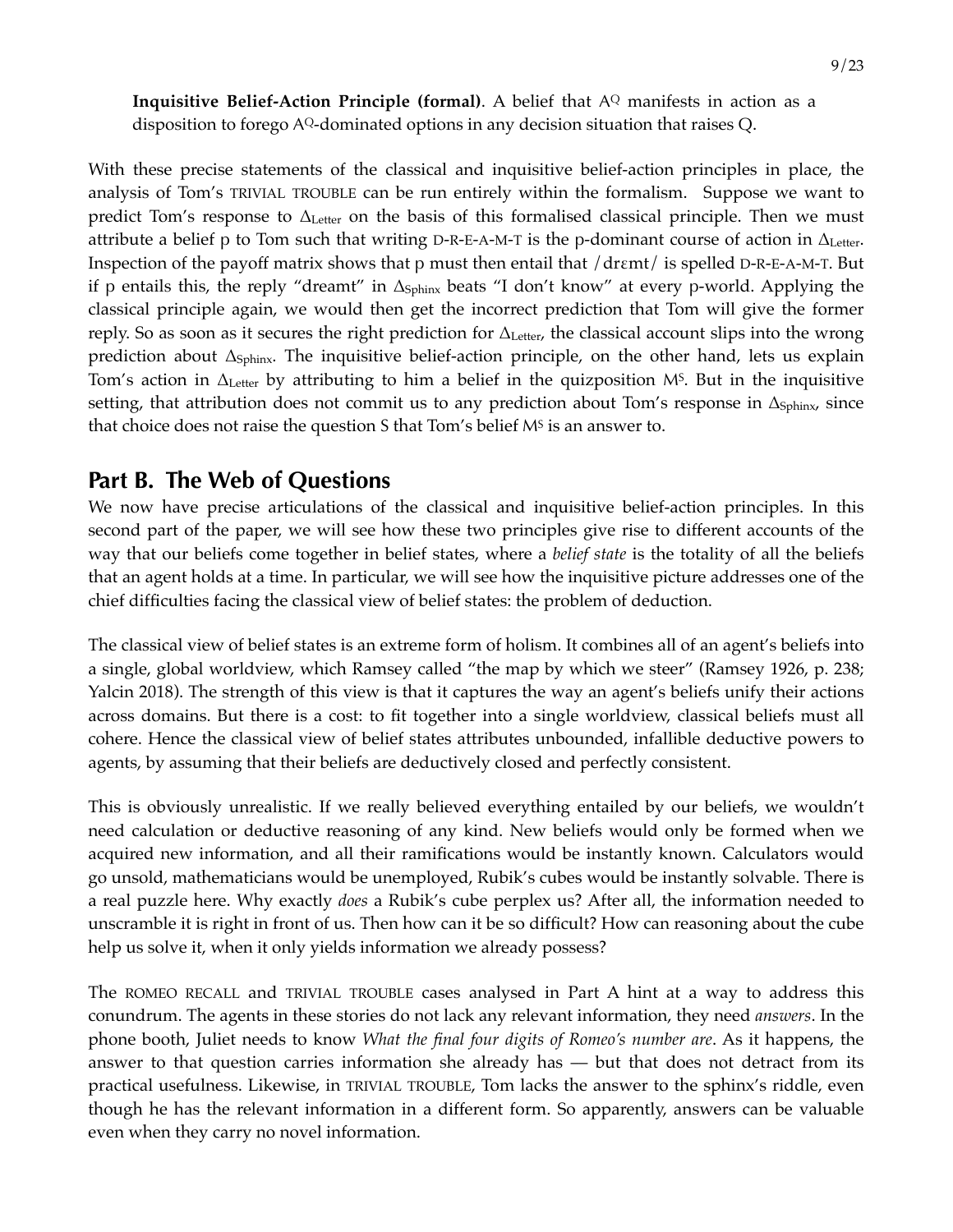Below I show how to exploit this feature of the inquisitive picture to address the practical problem of deduction. First, § V demonstrates the connection between the classical belief-action principle and the problem of deduction, explaining how this result brings out the practical dimension of the problem. Then § VI-VIII articulate the inquisitive view of belief states, and link it to the inquisitive belief-action principle from Part A. Finally, § IX-XI show, with concrete examples, how this new view can systematically describe and predict the actions of agents who fall short of the classical ideal, and how it explains what such agents stand to gain, practically speaking, from deductive reasoning.

## V. The Practical Problem of Deduction

As noted in Part A, the classical belief-action principle enjoys wide support amongst theorists of belief. The classical view of belief states is considerably less popular. Even its apologists typically concede that a measure of idealisation is involved in the assumption that human beings never have inconsistent beliefs, for instance. What is less widely appreciated, however, is that there is a tight conceptual connection between these two components of the classical picture, so that any criticism of the latter also draws scrutiny to the former.

Let's begin with a statement of the classical view of belief states. As is standard in decision-theoretic contexts, I set aside complications arising with infinities by assuming that the background space  $\Omega$  of possible worlds is finite. Then the classical view of belief states can be stated as follows:

*Def. 6.* A *classical information state* is a set of propositions **I** such that:

- i) *Closure under entailment / necessitation*: If  $p \in I$ , and if q is true at all possible worlds where p is true, then  $q \in I$ .
- ii) *Closure under conjunction*: If p,  $q \in I$ , then their conjunction  $(p \land q) \in I$ .

An information state **I** is *accurate* at a possible world *w* if and only if all propositions  $p \in I$ are true at *w*; **I** is *consistent* if and only if it is accurate at some world.

**Classical Belief States**. An agent *X*'s beliefs form a consistent classical information state  **and manifest as a general disposition to forego**  $\Lambda$ **<b>***B*<sub>*X*</sub>-dominated actions.

One can, without loss of generality, represent a classical belief state **B** thus defined as the non-empty set of possible worlds where all of the agent's beliefs are true –– these are called the agent's *belief worlds*. Using this concept, the classical view of belief states can be tidily summarised thus: agents *believe* whatever is *true* at all their belief worlds, and *do* whatever is *best* at all their belief worlds.

As noted above, the classical assumptions of deductive closure and consistency do not hold true of the belief states of real-world agents. To examine the problem this poses, consider a simple example of deductive failure, from the behavioural economics literature: [5](#page-9-0)

<span id="page-9-1"></span>MITTEN STATE MURDERS: You ask Mandy, a smart criminology major from Arizona, how many murders took place in Michigan last year. She hesitantly guesses "around 150". Then you ask "What about *Detroit*, Michigan?", to which she replies: "I didn't think of Detroit! That city alone had over 200 murders last year. So Michigan's number is much higher."

<span id="page-9-0"></span><sup>&</sup>lt;sup>[5](#page-9-1)</sup> Kahneman and Frederick 2002. In this experiment, a group of students from the University of Arizona was asked to estimate the yearly murder rate in Detroit, and another group was asked to estimate the rate in Michigan. The median response for "Detroit" was 200, for "Michigan" 100. (The actual rates are higher.)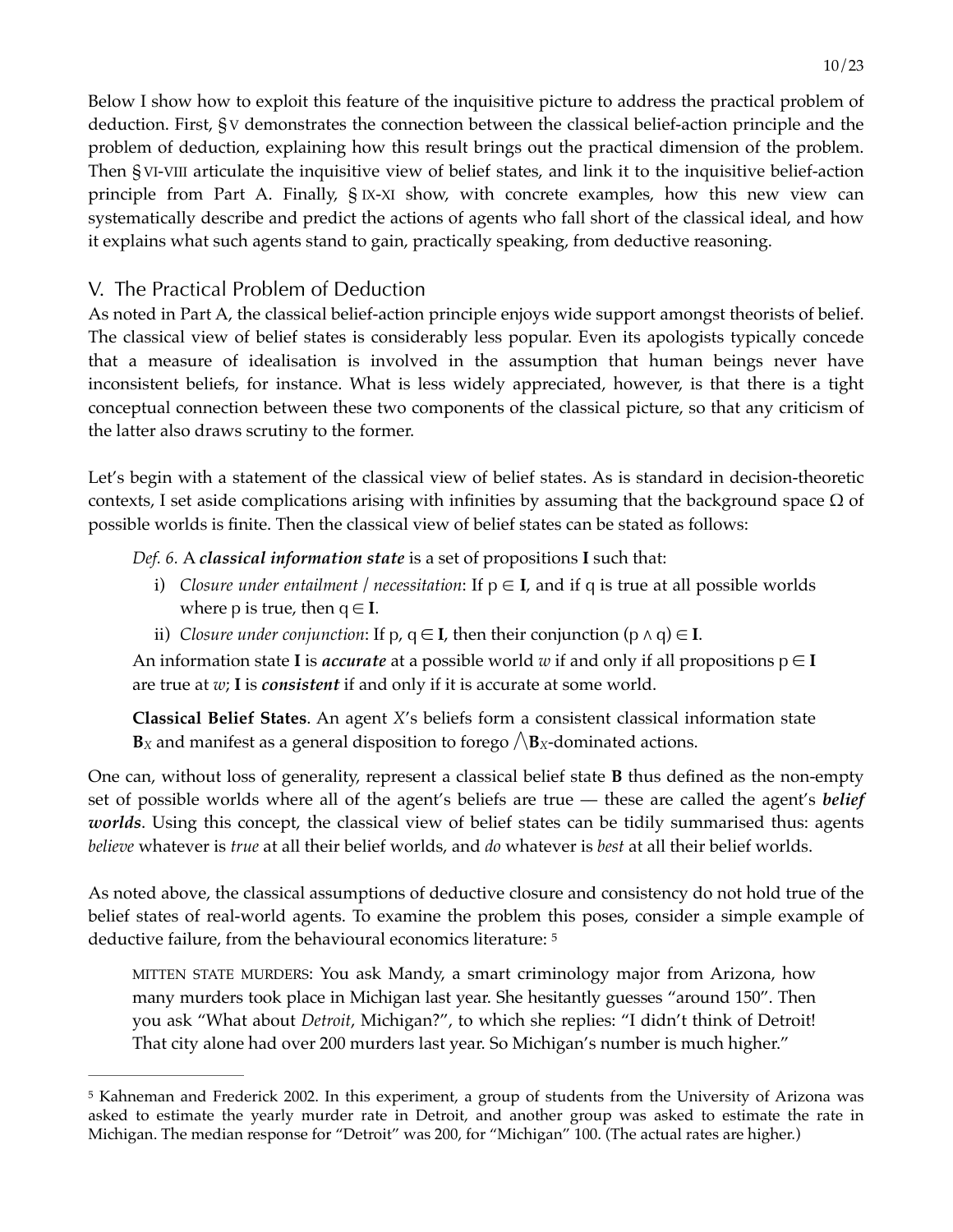Let's attempt to analyse the case from a classical viewpoint. What is the world like according to Mandy? From her confident reply to the follow-up question, it is apparent that Mandy knew that there are over 200 murders a year in Detroit, which is in Michigan. Clearly she did not learn that during this conversation: she had the information all along. But on the classical picture, we are then forced say that Mandy believed from the start that there are over two hundred murders a year in Michigan. For if all of Mandy's belief worlds are worlds where Detroit, in Michigan, has 200+ murders, then there are 200+ murders in Michigan at all of her belief worlds. But on the basis of *that* belief you would predict, incorrectly, that Mandy should give a reply to that effect.

But the difficulty for the classical picture runs deeper. Suppose we weakened or dropped the assumption of closure under entailment, and allowed for the possibility that Mandy believes that *Detroit, Michigan, had 200+ murders last year* but not that *Michigan had 200+ murders*. Then we still could not correctly predict her replies. For the belief that *Detroit, Michigan had 200+ murders* is by itself sufficient to establish that Mandy's reply "around 150" is strictly dominated (for instance by the reply "around 300"). So the classical belief-action principle already makes the wrong prediction about Mandy's behaviour, simply on the strength of her Detroit belief.

This follows a more general pattern. Let p be some arbitrary proposition that Mandy believes, and let q be any proposition that is entailed (necessitated) by p. The disposition classically associated with believing q is this: Mandy avoids q‑dominated options whenever they arise (§ IV). Now let **b** be any option that is q-dominated by an alternative **a**, so that  $\mathbf{a}(w) > \mathbf{b}(w)$  at all q-worlds *w*. Then  $\mathbf{a}(w) > \mathbf{b}(w)$ at all p‑worlds *w*: because p entails q, any p-world is also a q-world. And thus Mandy will forego the option **b** just on the basis of her belief that p. In general, the classical belief-action principle *by itself* predicts that Mandy behaves in all respects as if she believes any proposition that is entailed by one of her beliefs. At that point, we might just say that she *does* believe those propositions. Closure under single-premise entailment is not an optional posit that is arbitrarily bolted onto the classical view. It is a natural consequence of the belief-action principle at the heart of the classical picture.

<span id="page-10-1"></span>The same turns out to be true for the other classical coherence constraints. Since we took the classical belief-action principle to cover composite as well as simple choices, it entails that agents behave as if they believed any conjunction of their beliefs, $\epsilon$  and also that having inconsistent beliefs is impossible

$$
\mathbf{b}(w) + \mathbf{t}(w) = \begin{cases} \mathbf{b}(w) + \varepsilon < \mathbf{a}(w) = \mathbf{a}(w) + \mathbf{o}(w) \\ \mathbf{b}(w) - C < \mathbf{a}(w) = \mathbf{a}(w) + \mathbf{o}(w) \end{cases} \quad \text{for all } w \text{ where } q \text{ is true and } p \text{ is too}
$$

<span id="page-10-0"></span>*Proof*. This follows from a Dutch book argument. Suppose an agent is *not* disposed to avoid pq‑dominated [6](#page-10-1) options. That is, suppose they at least sometimes choose an option **b**, even though there is an alternative **a** such that  $\mathbf{b}(w) < \mathbf{a}(w)$  at all *w* where p and q are both true. Now suppose that, having chosen **b** over **a**, this agent is offered a bet. If they refuse, they are guaranteed 0 utility (call that option **o**). But if they **t**ake the bet (option **t**), they win a small prize *ε* if p is true, and pay a cost *C* if p is false (pick *ε* smaller than the minimal difference between **a** and **b** at pq-worlds, and let *C* exceed the maximal excess of **b** over **a** at a q-world). If our agent avoids p‑dominated options, they will **t**ake the bet, as **t** strictly p‑dominates **o**. But the composite choice of **b** and **t** is strictly q‑dominated by the composite choice of **a** and **o**:

So in taking the bet, our agent performs a q-dominated option **b** + **t**. But leaving the bet is p‑dominated. No matter what they do, having chosen the pq-dominated option **b**, the agent can no longer avoid both p-dominated and q-dominated options. Contrapositively, if an agent *does* avoid both p- and q-dominated options, it follows that they avoid pq-dominated options too. ∎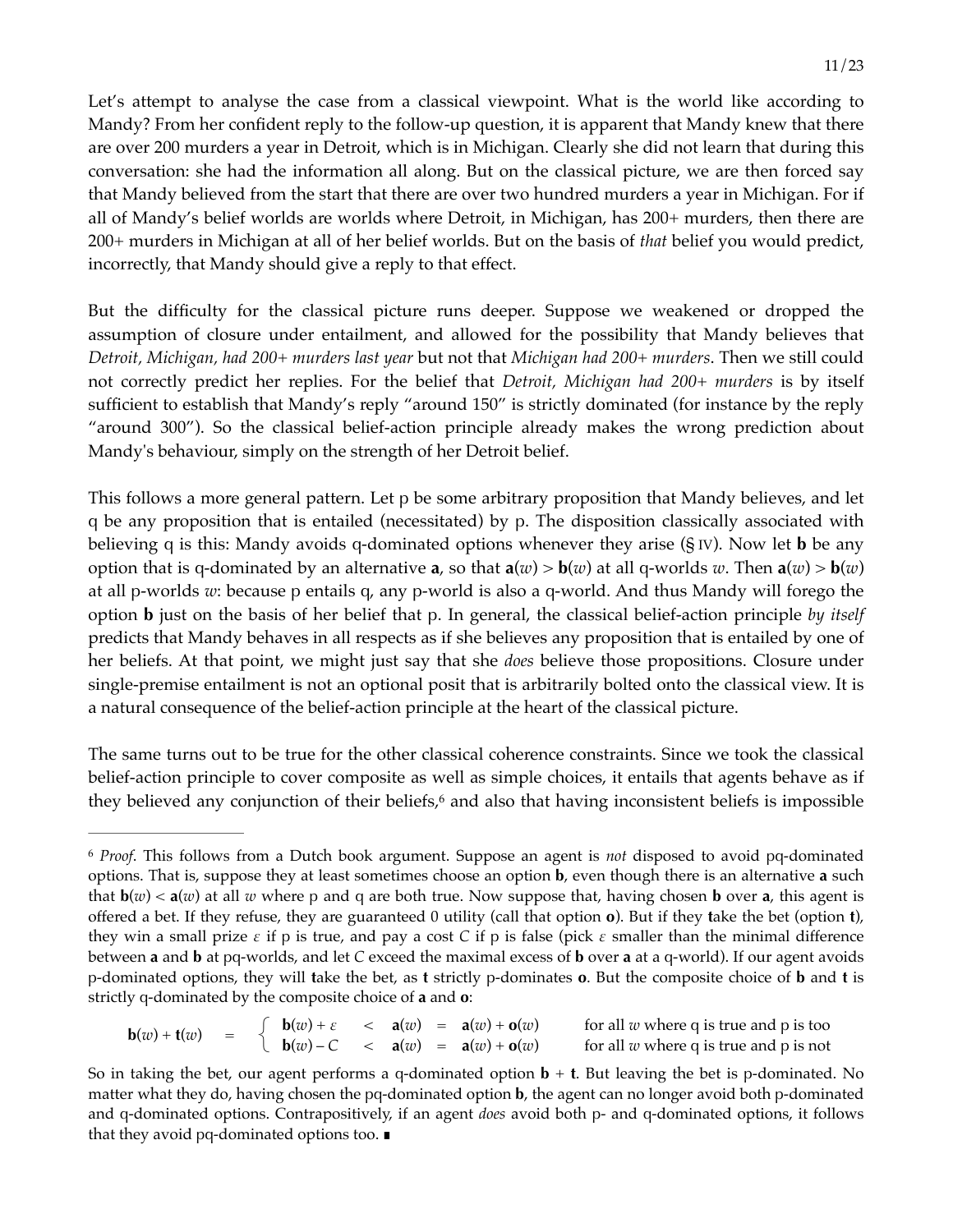<span id="page-11-1"></span>for a classical agent.<sup>[7](#page-11-0)</sup> Putting it all together, the classical belief-action principle entails that agents behave *as if* their beliefs formed a consistent, classical information state.

Granted, that result still leaves a little bit of light between the classical belief-action principle and the classical view of belief states. While the former entails that agents behave *as if* their beliefs formed a consistent, classical information state, the latter says agents' beliefs actually *do* form such a state. One can bridge this gap with a principle like the following:

(**Quacks-Like-a-)Duck Principle**. If an agent *X* has the behavioural dispositions that are associated with a belief with a certain content, and moreover *X* has those dispositions in virtue of their beliefs, then *X* actually does have a belief with that content.

If an agent looks like they believe p, swims like they believe p, quacks like they believe p, and does all those things in virtue of their beliefs, then the agent probably believes p. Together with the classical belief-action principle, this Quacks-Like-a-Duck Principle entails the classical view of belief states.

Thus critics of classical belief states must either reject the classical belief-action principle as formulated in § IV, or reject the Duck Principle. Now if our target is the practical problem of deduction, the latter option is moot. Rejecting the Duck Principle does not shield us from any of the behavioural consequences of the classical view of belief states, or from the conclusion that inconsistent beliefs are impossible –– these follow from the classical belief-action principle by itself. Mandy's actions in MITTEN STATE MURDERS, and the behaviour of a person attempting to unscramble a Rubik's cube, show that people's beliefs are not classically coherent. But they also show, more directly, that agents do not act *as if* they had classically coherent belief states either. Ordinary human agents do not even look classical, swim classical or quack classical. That observation conflicts with the classical belief-action principle directly, whether you like the Duck Principle or not.

The problem of deduction is typically discussed in the context of doxastic logic, where it turns into a search for suitably weakened closure principles. As we now see, the problem looks quite different in the practical context. We know at the outset that replacing the classical closure conditions with weaker ones, or even nixing them altogether, will not by itself make any difference to the range of behaviours we can predict and explain. Weakening the closure conditions lets you say that, after deduction, the agent *believes* new things about their Rubik's cube. But it does not explain how deduction enables agents to *do* any new things. The only way to address this practical problem of deduction is at the roots. We are forced to re-examine the link between belief and action.

As fortune would have it, that is just what we did in Part A. Over the next two sections, I explain how the inquisitive belief-action principle articulated there gives rise to weaker doxastic closure conditions, and thus yields a principled new view of belief states. The exposition runs a little backwards, starting at the destination. § VI covers the technical preliminaries necessary to state the inquisitive view of belief states. Once we have a statement, § VII shows how this view can be derived on the basis of the inquisitive belief-action principle.

<span id="page-11-0"></span>*Proof.* Suppose, for contradiction, that a classical agent had inconsistent beliefs p<sub>1</sub>, p<sub>2</sub>, ..., p<sub>n</sub>. By the proof above, it would follow that this agent avoids ⊥-dominated options, where ⊥ is the necessary falsehood p<sup>1</sup> ∧ … ∧ p*n*. But it is not possible to avoid ⊥‑dominated options. In a binary choice { **a**, **b** }, ⊥ entails both that **a** strictly dominates **b**, and also that **b** strictly dominates **a**. So any option the agent picks is ⊥–dominated. ■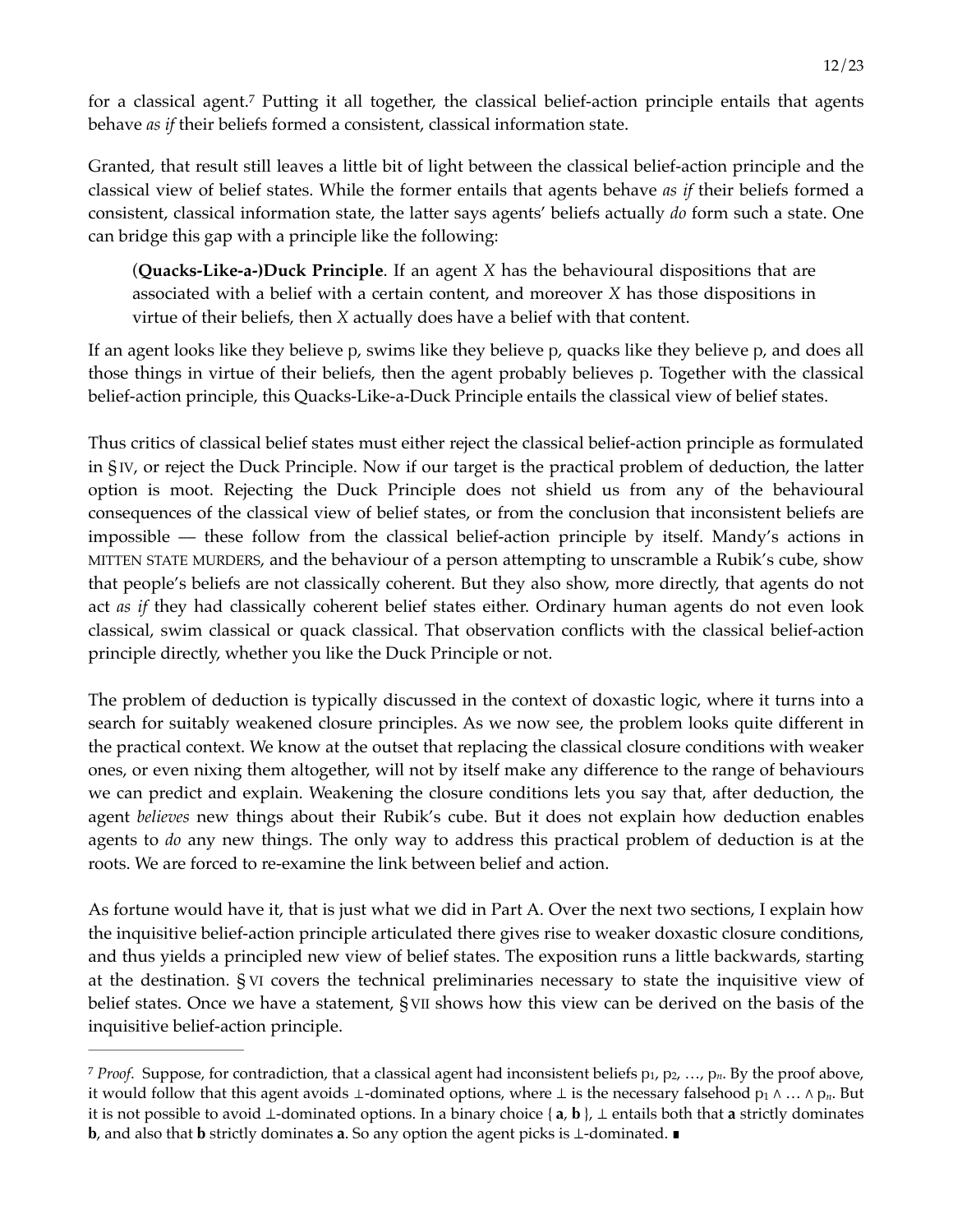#### VI. Quizpositional Mereology

Frege said that some entailments are contained in a proposition the way beams are contained in a house, while others are more like plants contained in their seeds (Frege 1884, §88). The step from *Austin lives on 21 Broad Street* to *Austin lives on Broad Street* is a typical beam-in-house entailment. But the step from *All firefighters are tall* to *No short Canadians are firefighters* is a plant-in-seed entailment. In line with Gemes 1994, Yablo 2014 and Fine 2017, let's call the beam-in-house entailments of a proposition its *parts*. According to the inquisitive view of belief states, we believe every part of what we believe, even if we do not believe every entailment.<sup>[8](#page-12-0)</sup>

To see what this means, we must define quizpositional *parthood*, which in turn requires us to say more about questions. First, the conjunction of two partition questions is their coarsest common refinement:

*Def. 7.* The *conjunction* of two questions Q and R is the question

<span id="page-12-1"></span> $QR = \{ (q \cap r) : q \in Q \text{ and } r \in R \} \setminus \{Q\}$ 

Equivalently, QR is the partition such that  $w \sim_{\text{OR}} v$  if and only if  $w \sim_{\text{O}} v$  and  $w \sim_{\text{R}} v$ .

For instance, any complete answer to the conjunctive question *How many daughters did Russ have and how many sons?* combines complete answers to each conjunct.

We can also think of a question conjunction as the smallest question that contains its conjuncts:

*Def. 8.* One question Q *contains* (or is *at least as big as*, or *entails*) another question R if and only if every R-cell is a union of Q-cells. R is *part of* Q if and only if Q contains R. Equivalently, R is part of Q just in case  $w \sim_R v$  whenever  $w \sim_Q v$ .

For example, *What month is it?* is part of *What date is it?* Note that Q contains R if and only if QR = Q. Any conjunction of parts of Q is itself a part of Q. Hence the common parts of two questions are closed under conjunction, which means there is always a greatest common part:

*Def. 9.* The *overlap* (or *meet*) of two questions Q and R is the biggest question that is both part of Q and part of R. Two questions *overlap* if and only if their overlap is not equal to the empty question {⊤}.

Quizposition conjunction is defined in terms of question conjunction:

*Def. 10.* The *conjunction* of a Q-answer A and an R-answer B is the QR-answer AB =  $\{(a \cap b) : a \in A \text{ and } b \in B\} \setminus \{\emptyset\}.$  The conjunction of the quizpositions  $A^Q$  and  $B^R$ , written ABQR or  $A\mathbb{Q} \wedge B\mathbb{R}$ , is the quizposition  $\langle \mathbb{Q} \mathbb{R}, A\mathbb{B} \rangle$ .

A conjunction makes just enough distinctions between possible worlds to make every distinctions made by its conjuncts, and rules out just enough possibilities to rule out every possibility ruled out by its conjuncts. We can also define quizpositional *negation* and *disjunction*:  $\neg AQ := \langle Q, Q \rangle A \rangle$ , and  $A^Q \vee B^R := \neg(\neg A^Q \wedge \neg B^R).$ 

The notion of quizpositional parthood is a generalisation of the relationship quizposition conjuncts bear to their conjunction. So one quizposition is part of another if it makes no more distinctions *and*  rules out no more possibilities:

*Def 11.* A quizposition AQ *contains* a quizposition BR if and only if Q contains R and AQ entails B<sup>R</sup> (that is,  $\vert$   $\vert$ A  $\subseteq$   $\vert$   $\vert$ B); alternatively, we can say B<sup>R</sup> is *part of* AQ. If R is any part

<span id="page-12-0"></span>This aligns well with Yablo 2017 and Hawke 2016, who argue that we *know* every part of what we know. [8](#page-12-1)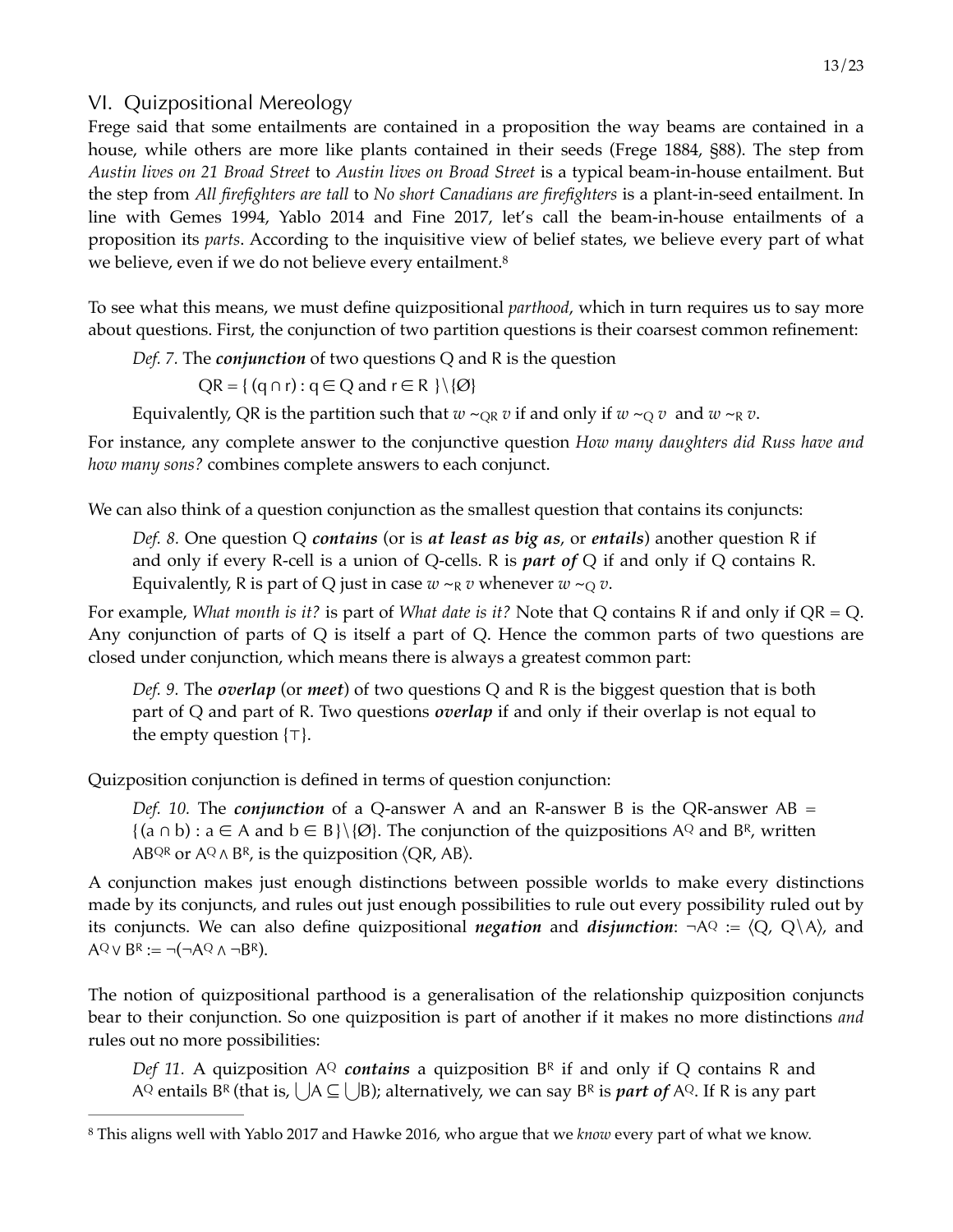of Q, the *maximal*  $R$ *-part* of  $A^{Q}$ , written  $A^{Q}/R$ , is the part of  $A^{Q}$  about R that contains all other parts of  $A<sup>Q</sup>$  about R.

As in the case of questions, one quizposition contains another just in case their conjunction is equal to the whole. That is to say,  $A^Q$  contains  $B^R$  iff  $AB^{QR} = A^Q$ .



FIGURE 1: QUIZPOSITIONAL PARTS

Figure 1 illustrates the definition of parthood visually. Each of these three squares represents a quizposition. The black lines partitioning each square represent its question component. The colouring represents the truth-conditions: bright green for cells where the quizposition is true, and dark red for cells where it is false. The top quizposition contains the bottom two quizpositions: the parts answer more fine-grained questions than the whole, and are true at fewer worlds. (In fact, these are both maximal parts: if they ruled out any more cells, they would no longer be entailed.)

Doxastic closure under parthood codifies the intuitive idea that in answering a big question, one thereby also answers any parts of that question (see also Hoek fc.). For instance, if you believe that *Jane's address is 23 Mountain Drive*, you believe that *Jane's street is Mountain Drive*. Conversely, your views on a big question incorporate your answers to its parts. If you firmly believe that *It is the 20th* in answer to *What day of the month is it*, then you cannot simultaneously be unsure whether *It is the 20th or the 21st of April* in answer to *What date is it*. We can capture the latter idea with a restricted conjunctive closure principle. If you believe both  $A^Q$  and  $B^R$ , and R is part of Q, then B must also be part of your view of Q. So you also believe the conjunction ABQ.

To define inquisitive information states, we replace *Closure under entailment* in the classical definition with *Closure under parthood*, and replace *Closure under conjunction* with this restricted version:

*Def. 12.* An *inquisitive information state* is a set of is a set of quizpositions **I** subject to the following closure conditions:

- i) *Closure under parthood*: If  $A^Q \in I$  and  $A^Q$  contains  $B^R$ , then  $B^R \in I$ .
- ii) *Partial closure under conjunction*: If  $A^Q$ ,  $B^R \in \mathbf{I}$  and Q contains R, then  $AB^Q \in \mathbf{I}$ .

The information state **I** is *consistent* if and only if there is a possible world at which all quizpositions in **I** are true. **I** is *coherent* just in case it contains no contradictions (that is, no quizposition of the form  $\bot^Q = \langle Q, \emptyset \rangle$ . The *domain* of **I**, denoted  $\mathcal{D}_L$ , is the set of all questions about which **I** contains at least one quizposition. For any  $Q \in \mathcal{D}_I$ , **I**'s *view* on  $Q$ , denoted  $I(Q)$ , is the strongest quizposition  $V^Q$  in **I** that is about Q.

Partial conjunctive closure ensures that, for any question  $Q \in \mathcal{D}_I$ , I contains the conjunction  $V^Q$  of all quizpositions about Q in **I** — this guarantees that **I**(Q) must be well-defined for any  $Q \in \mathcal{D}_I$ .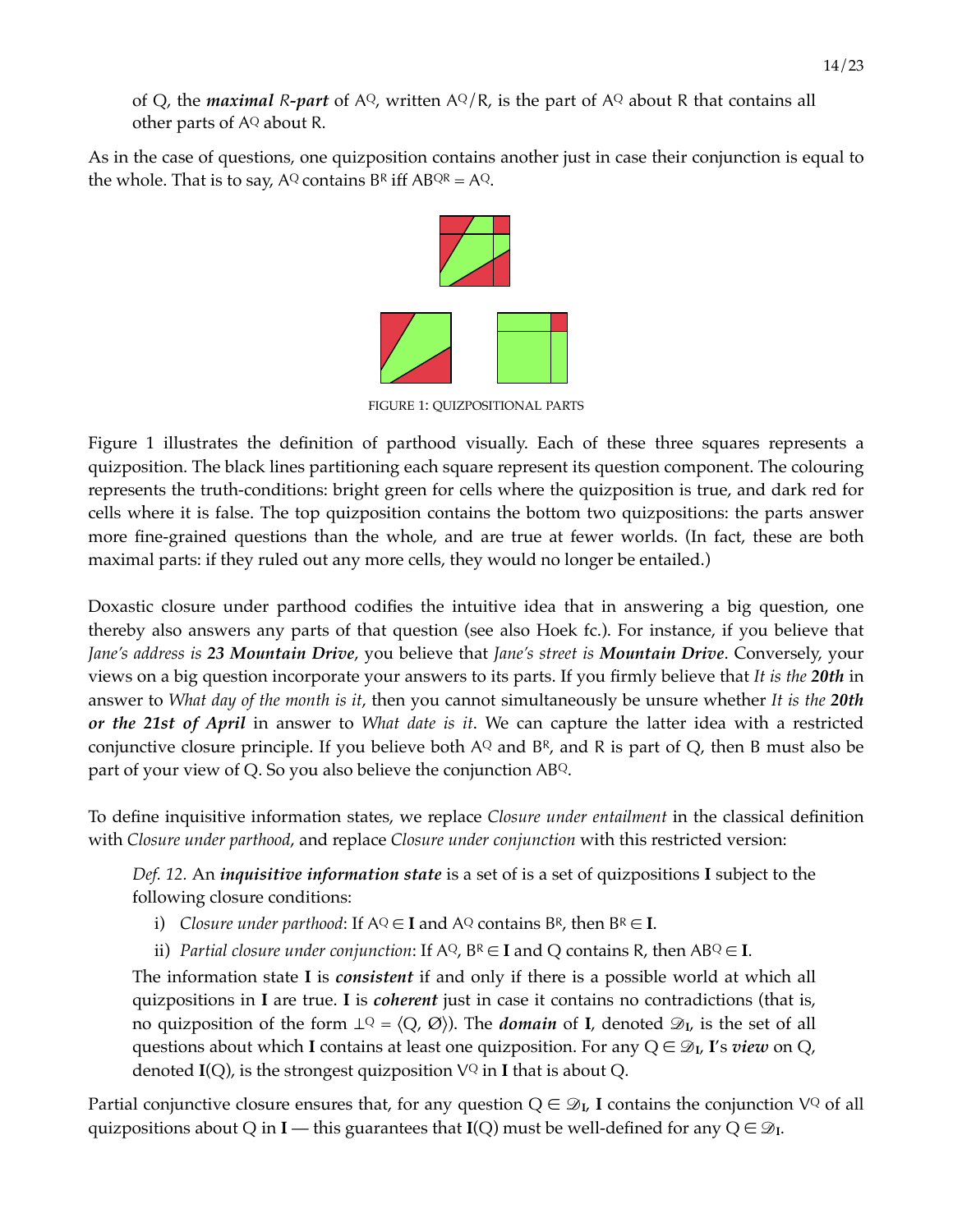Now we can state the inquisitive view of belief states:

**Inquisitive Belief States**. An agent *X*'s beliefs form a coherent inquisitive information state **B***X*, and manifest themselves in a disposition to forego **B***X*(Q)-dominated options when confronted with a question  $Q \in \mathcal{D}_{\mathbf{B}X}$ .

The next section shows how this claim follows naturally from the inquisitive belief-action principle, just like the classical coherence constraints follow naturally from the classical belief-action principle.

## VII. Inquisitive Holism

Someone who can tell you the date can always tell you the month. And anyone who can tell you my phone number can tell you its second digit. This is no coincidence. Naming the month is *part* of giving the date, and telling you the second digit is *part* of telling you my phone number. That is why, in each case, one ability entails the other. In general, tasks are often composed of smaller subtasks, so that an ability to perform the larger task requires an ability to perform the subtasks.

The mereology of beliefs developed in § VI parallels this intuitive mereology of tasks. Suppose an agent performs a complex task consisting of several subtasks. Suppose also that the agent has beliefs about the question that the larger task confronts them with. Then the inquisitive belief-action principle says that the agent's response to the larger task will be guided by those beliefs. But it *also* says that their response to each subtask is guided by their beliefs about the smaller question that this subtask confronts them with. On pain of contradiction, the guidance from the agent's view on the big question must therefore be in harmony with the guidance coming from their views about its component questions. Assuming the Duck Principle from § V, this turns out to imply that an agent's belief state must satisfy all three of the inquisitive coherence conditions formulated above: it must be closed under parthood, "partially closed" under conjunction, and coherent.

The key to establishing this result is an observation from  $\S$ III: if some question R is big enough to address a certain decision problem ∆, then it follows from definition 4 that any question that is more fine-grained than R also addresses ∆. In other words:

If the question R is part of the question Q, then Q addresses every decision problem that R addresses.

So if Q contains R, and an agent has views on both Q and R, then all the choices that are guided by the agent's views on R are also guided by their view on Q.

Let's first think this through with a concrete example. Let Q be the question *What are the two biggest cities in Brazil, in order?* Suppose Abby has a view on Q, namely that *Rio and São Paolo are the two biggest cities in Brazil*. But she takes no stance on which is bigger. How does this constrain her views about smaller questions? In particular, what does it tell us about Abby's view on R, *What is the biggest city in Brazil*? In figure 2 below, A<sup>Q</sup> represents Abby's view about Q. The green cells are the two possibilities she considers live for practical deliberation, namely *Rio is the biggest and São Paolo the second biggest* and *São Paolo is the biggest and Rio the second biggest*. The quizpositions BR, CR, DR and ER represented possible views on R. Our task is to investigate which of these views could in principle be Abby's.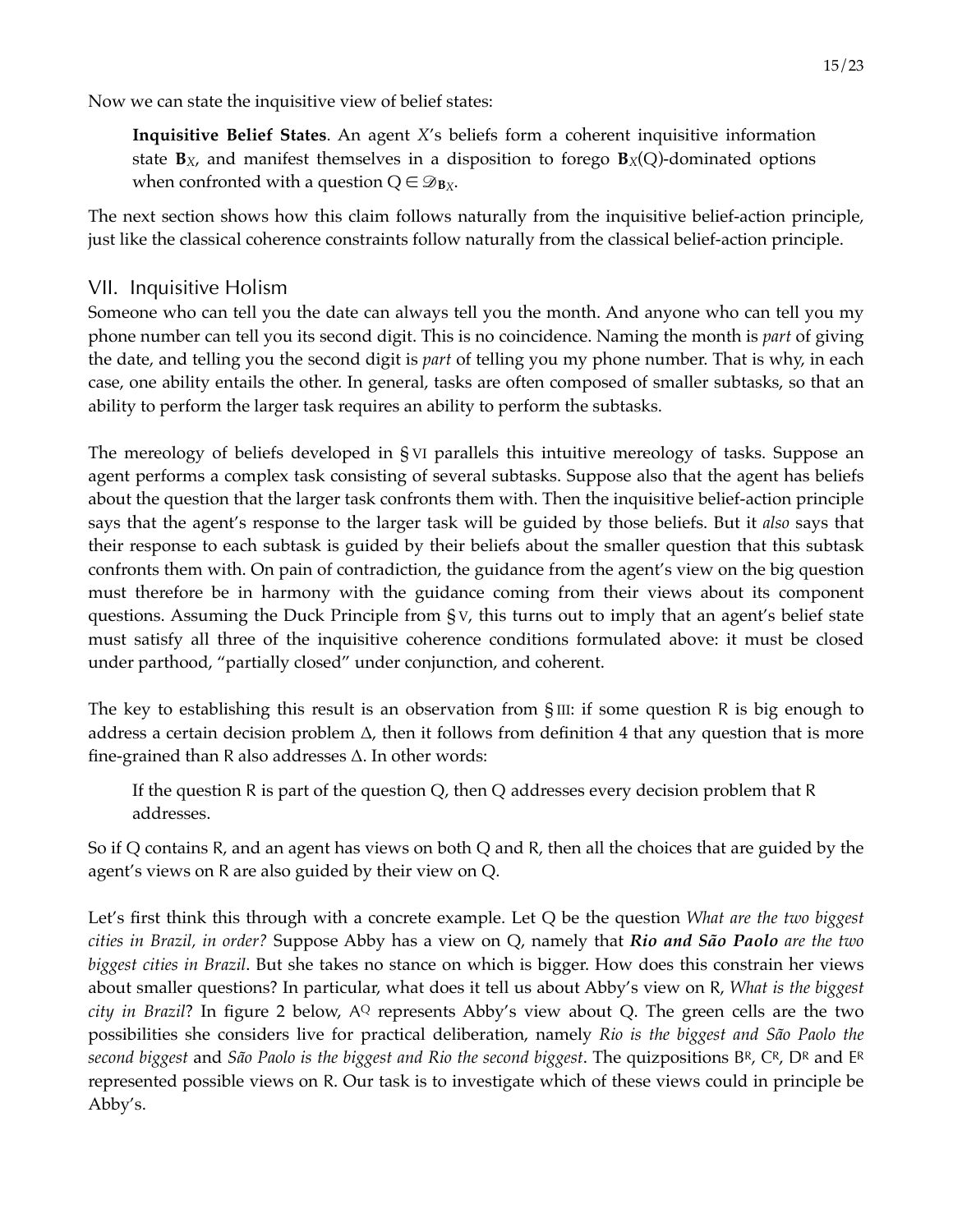

FIGURE 2: WHICH VIEWS OF THE PART FIT THE VIEW OF THE WHOLE?

To begin with, Abby's view on R must be consistent with AQ. It cannot be, say, BR, that *the biggest city in Brazil is Salvador*. That is because the behavioural dispositions associated with AQ and BR are inconsistent. For instance, when asked whether or not Salvador is the biggest city Brazil, someone with the view  $A^{Q}$  would be disposed to answer "No", and someone with the view  $B^{R}$  would answer "Yes". Abby cannot be disposed to do both. Similarly, we can argue that Abby's view on R must rule out every possibility that A<sup>Q</sup> rules out. For she cannot simultaneously act in a way that hedges on a given R-possibility and also in a way that conclusively rules it out. So her view on R cannot be CR, *the biggest city in Brazil is not Salvador*. For the same reason, her view on R must treat as live every possibility than AQ treats as live –– so it can't be DR, that *the biggest city in Brazil is São Paolo*. This leaves only one possibility, namely the view that rules out all and only those R-cells that AQ rules out. This is the view ER = AQ/R, that *the biggest city in Brazil is either Rio or São Paolo*.

The fact that Abby's view on R rules out every R-possibility that AQ rules out corresponds to *Closure under Parthood*. The fact that it rules out *only* R-possibilities that AQ rules out corresponds to *Partial Conjunctive Closure*. Together, those conditions imply that an inquisitive agent's view about a big question fully determines their view about every part of that question, in the following way: if R is part of Q and the agent's view on Q is  $V^Q$ , then their view on R must be  $V^Q/R$ , the view that rules out all and only those R-possibilities that  $V^Q$  rules out (definition 11).

Here is a formal proof of the link between the inquisitive belief-action principle and the inquisitive coherence conditions. Start with *Closure under Parthood*. Let BR be any part of AQ. Suppose an agent *X* believes  $A^{Q}$ , and hence avoids  $A^{Q}$ -dominated actions in any choice that raises Q. We need to show that *X* also avoids BR‑dominated options when facing R. So suppose *X* makes a choice ∆ that raises R, and suppose there is an option **a** in ∆ that BR‑dominates some alternative **b** in in ∆. By definition 4, Q also addresses ∆ because Q contains R. Furthermore, **a** AQ‑dominates **b**, since ⋃A ⊆ ⋃B. So since *X* avoids AQ‑dominated actions when faced with Q, *X* foregoes option **b**. Thus *X* has the disposition associated with believing BR. By the Duck Principle, *X* does believe BR.

Next up is *Partial Closure under Conjunction*. Let R be some part of the question Q. Much as we did in § V, we can show that no agent who fails to avoid  $AB^Q$ -dominated options when faced with Q can succeed in avoiding both  $A^{Q}$ -dominated options when faced with Q and also  $B^{R}$ -dominated options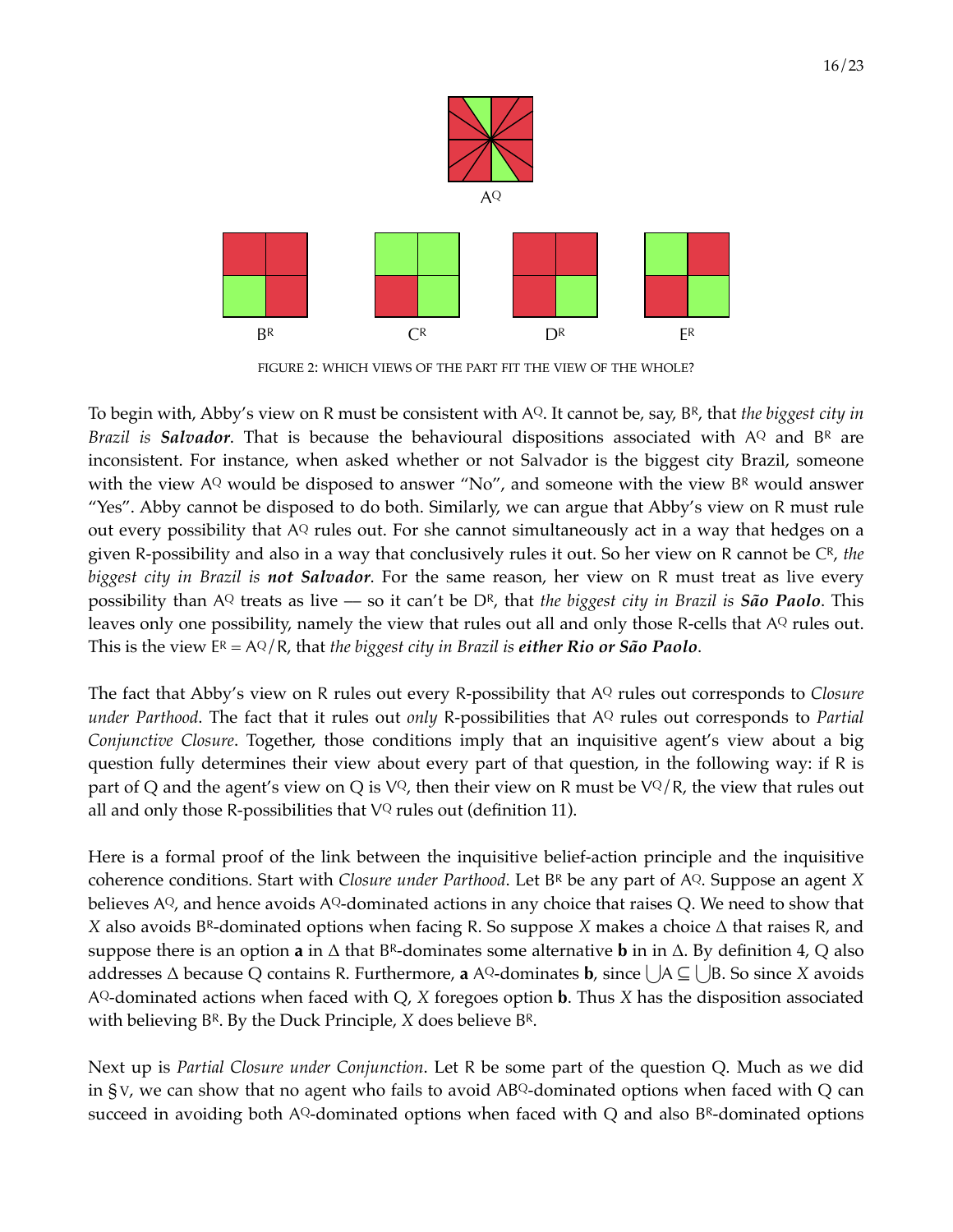<span id="page-16-1"></span>faced with R[.](#page-16-0)<sup>9</sup> Now suppose some agent *X* believes both AQ and BR, and hence does succeed on both fronts. Then *X* does avoid ABQ‑dominated options faced with Q. So by the Duck Principle, *X* believes the conjunction ABQ. Finally, *Coherence* is the condition that *X* does not believe a contradictory quizposition ⊥Q. If *X* believed ⊥Q, it would follow that *X* avoids ⊥–dominated options when faced with Q, which is impossible for the same reason as before: *all* options are ⊥‑dominated.

#### VIII. Doxastic Daisy Chains

The inquisitive view of belief states gives us a way of understanding deductive inference in terms of of building connections between our beliefs. To see how that works, we first need to take a more careful look at the ways in which inquisitive beliefs are linked.

In the previous section, we made the following observation: if a question S is part of a bigger question Q, then an agent's view on Q rules out the same S-possibilities as their view on S does. It follows that, when an agent has views on two questions Q and R that share a part S, those views rule out the same S-possibilities as each other:

**Overlapping Views.** If **I** is an inquisitive information state, and two questions Q,  $R \in \mathcal{D}_I$ have a common part *S*, then  $I(Q)/S = I(R)/S = I(S)$ 

That is, whenever two inquisitive views concern overlapping questions, they agree on the shared part. Say you have a view on *What the capitals of Europe are* and also a view on *What the capitals of Asia are*. Then *Overlapping Views* says that those two views agree on the capitals of Turkey and Russia. That is, you cannot believe the capital of Turkey is Istanbul with respect to the former question, while believing it is Ankara with respect to the latter. Consequently, some changes in view about *the capitals of Europe* also affect your view on *the capitals of Asia*: namely anything in the overlap. So you can think of your view on *the capital of Turkey is* as quite literally being a shared part between these two larger views: changing the common part affects both wholes to which it belongs.



FIGURE 3: A DAISY CHAIN OF INTERLOCKING VIEWS

<span id="page-16-0"></span>*Proof.* The argument is analogous to that in footnote 6. Suppose our agent *X* fails to avoid ABQ-dominated options faced with Q. Then *X* will sometimes pick **b** over the alternative **a** in a Q-raising choice  $\Delta$  where **b**(q) < **a**(q) for all  $q \in AB$ . On this occasion, we offer *X* a bet **t** that yields some small utility  $\varepsilon$  if  $B^R$  is true and great disutility –*C* if BR is false. Note R addresses { **o**, **t** }, and **t** BR‑dominates **o**. But to **t**ake the bet would be to choose **b** + **t** which is AQ-dominated by **a** + **o**. Moreover, the composite decision problem consisting of  $\Delta$  and  $\{o, t\}$  is addressed by QR, and QR = Q because R is part of Q. So if they take the bet, *X* chooses an AQ–dominated option faced with Q, while to leave the bet is to choose a BR‑dominated option when faced with R. ∎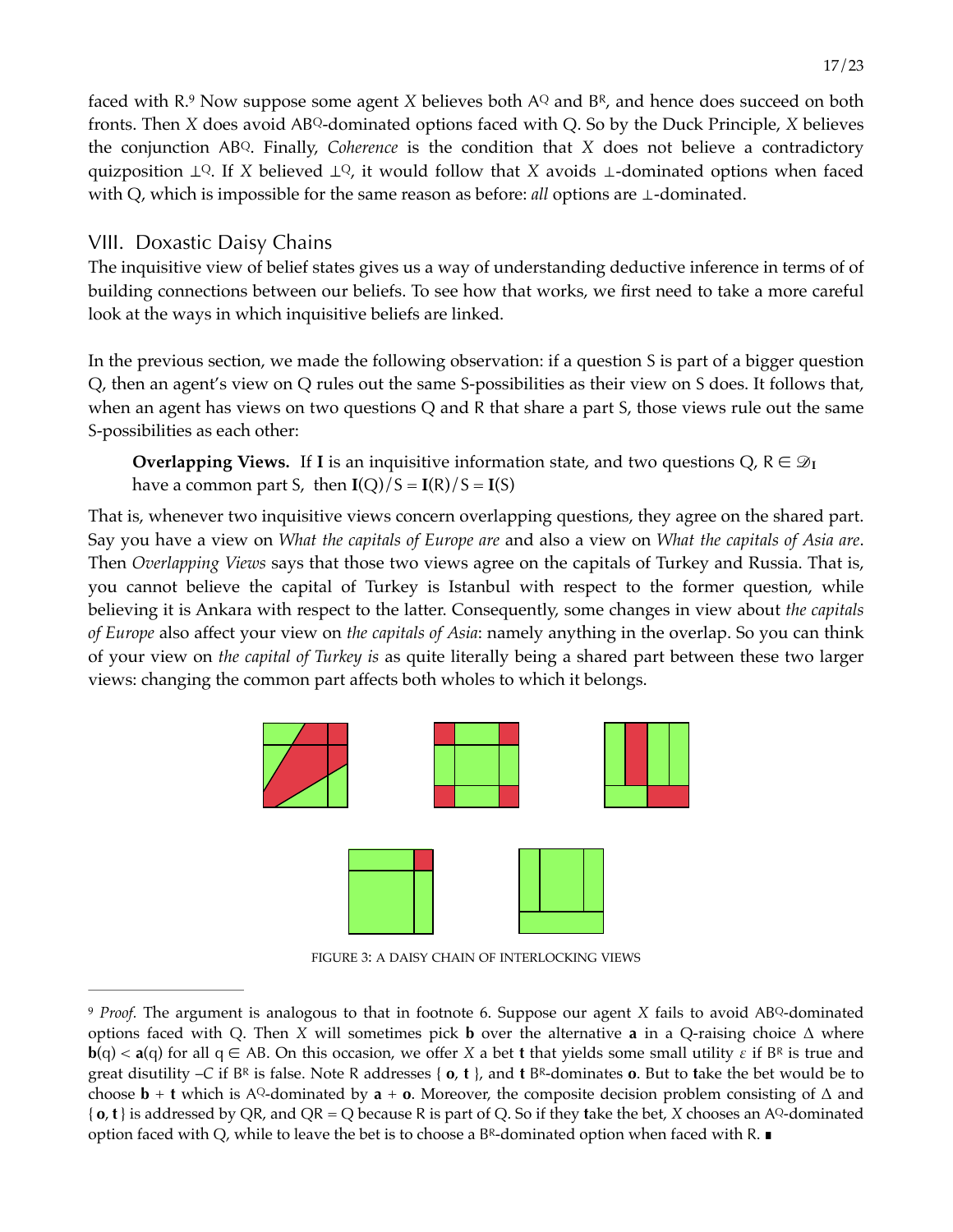But even when two views concern non-overlapping questions, they need not be independent. For they might overlap with a third view without overlapping one another, as illustrated in Figure 3. Each coarse-grained view on the lower tier represents the overlap between the two bigger views directly above it. The top left and top right views do not overlap. But since they both overlap with the view in the centre, they are not independent from one another either. In general, views on disjoint questions may be linked by one or more daisy chains of intermediate views, where each link in the chain overlaps its neighbours. A change in view at one end can percolate throughout the daisy chain.

To substantiate that dynamic claim, let me define a simple notion of inquisitive belief update:

*Def.* 13. The *update* of an inquisitive information state **I** by a quizposition  $A^{Q}$ , written

<span id="page-17-1"></span>**I** + AQ, is the smallest inquisitive information state containing **I** ∪ { AQ } as a subset.

Updates model the transition that occurs when an agent acquires a new belief, while retaining all of their old beliefs.<sup>10</sup> This is not always possible[.](#page-17-0) A prior belief state **B** can be updated with AQ only if **B** + AQ is still *coherent* in the sense of definition 12. As in the classical case, the acquisition of some beliefs would require belief revision, and not just a simple update.

Updating a belief state with a quizposition  $A^Q$  affects the agent's views on  $Q$  and any questions that contain Q. But since inquisitive beliefs are linked together, an update could in principle affect an agent's view on any question, as long as it is linked to Q through a chain of intermediate beliefs. Suppose you know that *the meeting is at three o'clock*. You look at your watch and see that *it's two o'clock*. Would you instantly realise that *you have an hour until your meeting*? On the inquisitive picture, it depends. If the three questions *What time it is*, *What time the meeting is* and *How long it is until the meeting* are appropriately linked, then updating your view on the first question directly affects your view about the third, with no additional reasoning required. If not, the entailment may well escape your attention.



FIGURE 4: AN INQUISITIVE UPDATE ON A DAISY CHAIN

<span id="page-17-0"></span> $10$  The idea that beliefs arrive in response to a particular question is independently motivated by recent work in epistemology and psychology, incl. Friedman 2013, 2017, Koralus 2014, Carruthers 2018, Drucker 2020. On the view emerging from this literature, harkening back to Peirce 1877, belief is the product of *inquiry* into a particular question. As such, it addresses whatever question the inquirer was wondering about or attending to.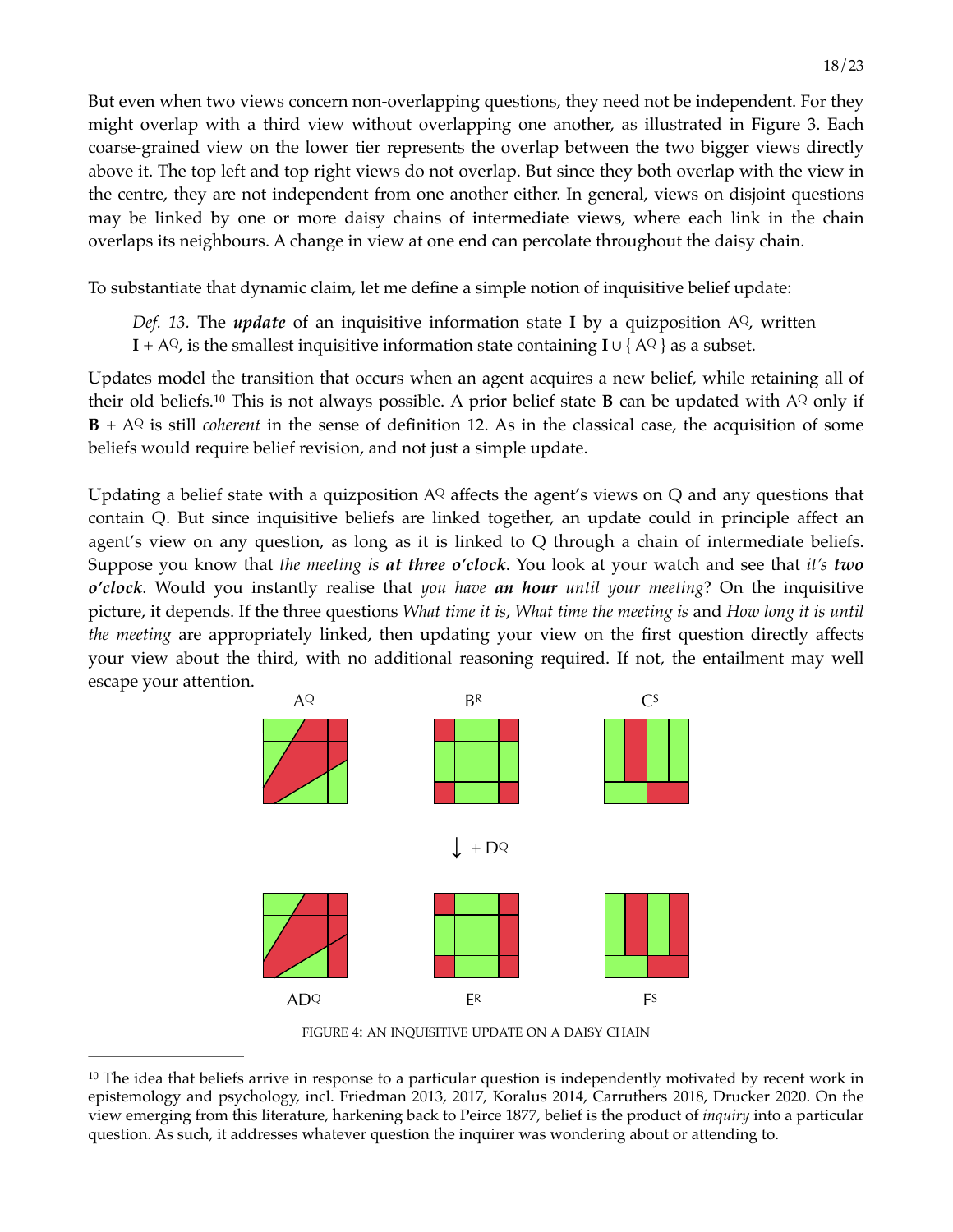To see how that works in the abstract, consider Figure 4 above. The top tier displays the daisy chain of views also shown in Figure 3. The bottom tier shows how a single update can force a change of view all along the chain. The belief state is updated with a quizposition  $D<sup>Q</sup>$  that rules out a further cell of the agent's view on the leftmost question Q. By *Overlapping Views*, this change in view also rules out an R-cell, since Q and R overlap. Similarly, the change in view on R comes with a change in view on S. Hence the update directly affects the agent's view on S, even though S does not overlap with Q.

So while an inquisitive agent's views on different questions are less closely tied than classical beliefs, they are clearly not compartmentalised fragments, as in Yalcin 2018, 2021. An ordinary human being has a vast number of views on all sorts of interrelated questions, and likely none of those questions are completely disconnected from the others. Our beliefs form a complex mereological structure: a *web* of belief. A belief web may contain tightly knit hubs of thematically connected views, which are better integrated with one another than they are with beliefs outside the hub. But there will typically also be daisy chains that connect the various islands. So there is no principled way to isolate "fragments" or "compartments" of belief within the web.

The more questions an agent's belief state has in its domain, the better connected their web will be, and the more coherent their beliefs. If the domain of an inquisitive belief state includes every question, it is closed under entailment and conjunction, and also consistent. Thus classical belief states reemerge in the inquisitive theory as a theoretical limit case.

## IX. Failures of Deductive Closure

Now we are ready to return to the practical problem of deduction. Let us revisit MITTEN STATE MURDERS, in which Mandy initially guesses that Michigan has fewer than 150 murders, though her later remarks show that she knew all along that Detroit alone has over 200. To explain these actions, we look to Mandy's views about the question M, *the number of murders in Michigan last year*, and about D, *the number of murders in Detroit, Michigan, last year*:

 $w \sim_M v$  iff the number of murders in Michigan last year is the same at *w* and *v* 

 $w \sim_D v$  iff the number of murders in Detroit, Michigan, last year is the same at *w* and *v* 

From Mandy's initial guess it appears that she has no strong antecedent beliefs about M. Maybe she lacks a view on M altogether, or her views about M are weak. Crucially, it is clear she does *not* believe that *Michigan had over two hundred murders last year* –– call this quizposition AM.

What about Mandy's view on D? From her remark on Detroit we can conclude that Mandy believes BD, that *there were over two hundred murders in Detroit last year*. Although BD entails AM, Mandy can believe  $B<sup>D</sup>$  without believing A<sup>M</sup>, because these quizpositions are about disjoint questions: D and M do not overlap. Thus the inquisitive account can straightforwardly explain Mandy's behaviour: at the start of MITTEN STATE MURDERS, she believes BD but not AM.

At the end of the story, Mandy performs a deductive inference from  $B<sup>D</sup>$  to  $A<sup>M</sup>$ . Consequently, she acquires a new belief A<sup>M</sup> (though this belief entails nothing new). Besides being able to describe such deductive belief acquisitions, the inquisitive view also explains what they are good for. If someone asks Mandy about Michigan murders again, she won't make the same mistake, thanks to her newly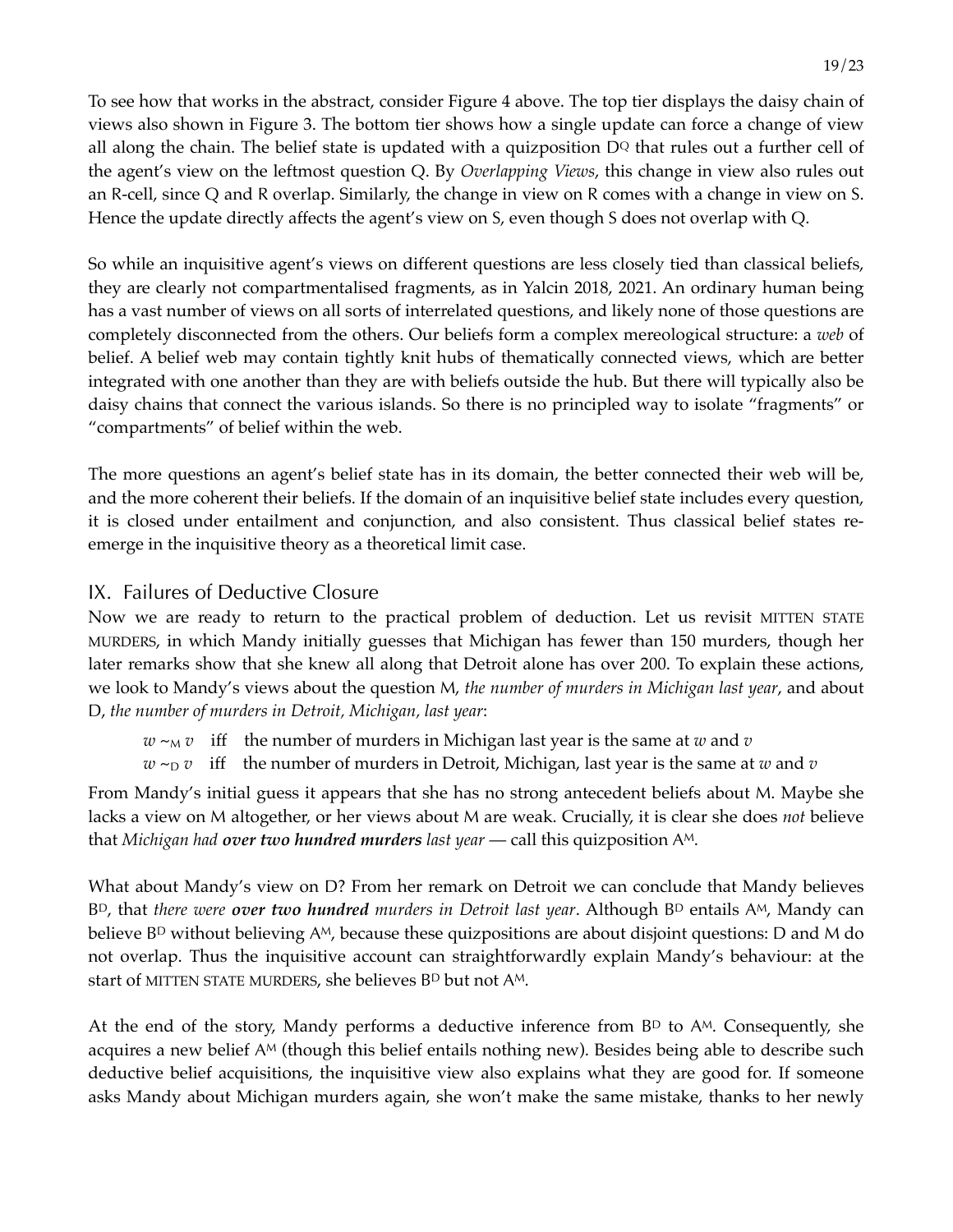acquired belief AM. Mandy is now disposed to deploy her knowledge about Detroit in a wider range of choice situations. That is what makes this deductive inference practically useful to her.

We can model Mandy's inference as an update with a necessary truth — the quizposition  $MD<sup>MD</sup>$ . The inquisitive closure conditions guarantee that this update leads to the conclusion BP. For by partial conjunctive closure, Mandy's new belief MD<sup>MD</sup> and her old belief  $A<sup>M</sup>$  combine into the view  $A<sup>MD</sup>$ . Hence she will also believe  $B^D$ , which is part of  $A^{MD}$ . This way of describing the evolution of Mandy's beliefs captures the psychologically familiar fact that Mandy's insight into the link between the questions D and M is liable to last. Suppose Mandy gets additional information on the Detroit murder rate after she has already made the link between  $A<sup>M</sup>$  to  $B<sup>D</sup>$ . Plausibly, she will at this point instantly adjust her view on the Michigan murder rate accordingly. Our model predicts this: as long as Mandy maintains a view on DM, her views on D and M remain linked.

A lot of deductive reasoning can be modelled in terms of acquiring necessarily true beliefs –– updates with quizpositions of the form  $Q<sup>Q</sup>$ . Such updates do not yield new information, but they do forge new connections in the web of belief, which renders their information practically deployable in a wider range of choice situations. (For more about this model of deductive inquiry, and connections to psychology literature, see §V-VII of Hoek fc.; see also Koralus and Mascarenhas 2013.)

## X. Inconsistent Beliefs

Inconsistent beliefs are often the result of closure failures. To illustrate how this can happen, consider an alternative ending to Mandy's story:

MITTEN STATE MURDERS REDUX: After Mandy's guess that there were around 150 murders in Michigan, you reply: "That is right! In fact, with only 120 murders, Michigan has one of the lowest murder rates of any state." Mandy unreflectively takes your word for it, and repeats the statistic to a fellow student later that day.

This time, Mandy acquires the belief CM*,* that *Michigan had 120 murders last year*, and ends up acting on it. If she had made the link with Detroit, she may not have accepted  $C^M$  so easily. Most likely, if someone mentioned Detroit in this context, Mandy would realise you gave her false information. If so, Mandy must have retained the belief about Detroit she started with, B<sup>D</sup>. So she now has inconsistent beliefs: there is no possible world at which  $B<sup>D</sup>$  and  $C<sup>M</sup>$  are both true.



FIGURE 5: PAIRWISE INCONSISTENT BUT COMPATIBLE BELIEFS

While Mandy's beliefs are *inconsistent*, they are not *incoherent* in the sense of definition 12: Mandy does not believe outright contradictions. This is possible because her beliefs are not fully closed under conjunction. Mandy believes *Michigan had 120 murders last year*. She also believes that *Detroit had over 200 murders last year*. But she does not accept their conjunction, *Michigan had 120 murders last year even though Detroit had over 200*. Thus Mandy's belief state at the end of MITTEN STATE MURDERS REDUX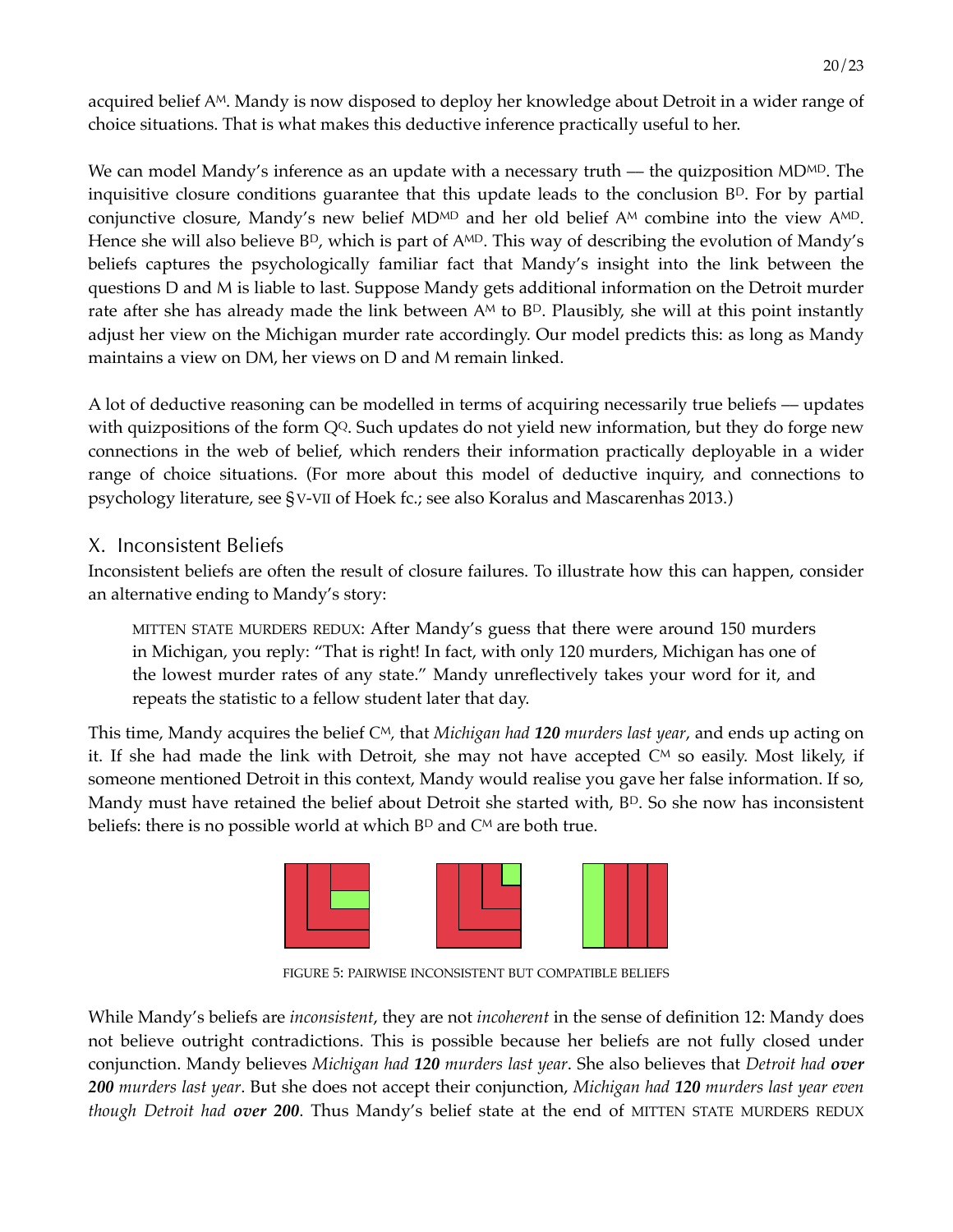violates all three classical coherence requirements: it is inconsistent, and closed neither under singlepremise entailment nor under conjunction. Still, the inquisitive view produces systematic predictions about how Mandy will act while occupying this doxastic state: she will make choices whose outcome depends on the Michigan murder rate on the basis of her answer *120*, and choices that turn on the Detroit murder rate on the basis of her answer *over 200*.

If Mandy sees the conflict between her beliefs and revises them to restore consistency, the contrariety in her behavioural dispositions will also be eliminated. As in the original MITTEN STATE MURDERS, we can understand this deductive accomplishment as the result of Mandy combining her views  $A<sup>M</sup>$  and  $B<sup>D</sup>$  into a unified view about MD. But this time the transition is not a simple update: it involves belief revision as well. Yet the upshot is similar, in that the views in Mandy's belief web become better connected as a result, which helps her act in a more cohesive way.

#### XI. Necessary Truths and Dutch Books

Sections IX and X showed, using examples, how deductive inquiry leads to more cohesive behaviour. We can spell out this improvement in more exact and general terms by invoking Dutch books. In both MITTEN STATE MURDERS and MITTEN STATE MURDERS REDUX, a synchronous Dutch book could be made against Mandy. In both scenarios, Mandy considers a low Michigan murder rate a live possibility, while ruling out a low Detroit murder rate. So Mandy is disposed to buy a bet on the former proposition at sufficiently favourable odds, and to bet against the latter proposition at very unfavourable odds (assuming, as is customary in this context, that she is the betting type). Together, that combination of bets yields a guaranteed loss. In both cases, Dutch books of this kind are no longer possible after Mandy links her beliefs about these two questions by means of deductive reasoning.

These are instances of a general pattern. As detailed above, deductive accomplishments can often be understood in terms of acquiring a belief in a necessary truth  $-$  in Mandy's case, the quizposition MDMD. Let us say a *Dutch Q-book* is a Dutch book in which every bet is addressed by the question Q. According to the inquisitive belief-action principle, an agent who believes  $Q<sup>Q</sup>$  is disposed to avoid strictly dominated sequences of bets in any composite decision situation that confronts the agent with Q –– in other words, they avoid Dutch Q-books. So the behavioural manifestation of believing a necessary truth is to avoid a certain special kind of Dutch book.

This observation gives us a more systematic understanding of the way that deductive reasoning improves behavioural coherence, on the inquisitive picture. An agent who believes few necessary truths, and whose belief state therefore has a small domain, may be easily Dutch bookable, since their views are relatively disconnected. At the other end of the spectrum is an agent who believes every necessary truth, and thereby avoids Dutch books altogether: this is the classical agent. The rest of us are somewhere in between those extremes. But we can improve our lot by forming views on new questions. By doing so, we promote the cohesiveness of our beliefs and of our choices, and take incremental steps towards the classical ideal.

In closing, it is worth noting that the link to Dutch Books also opens an avenue towards a principled account of partial beliefs or credences as question-directed attitudes, analogous to the account of inquisitive full beliefs given above. It is well-known that, modulo certain assumptions, agents who avoid Dutch books can be represented as having probabilistically coherent credences, with respect to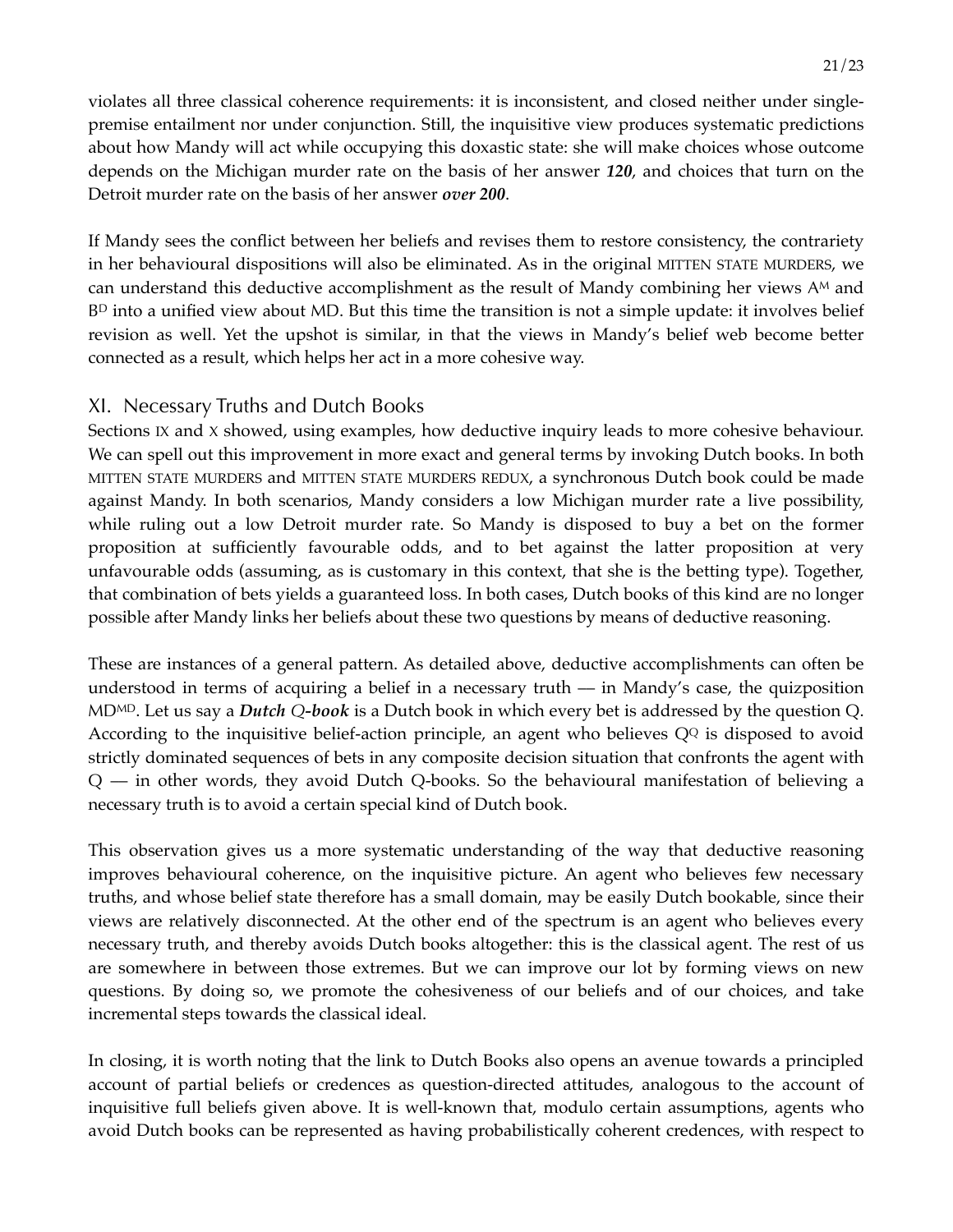which they maximise expected utility (de Finetti 1937, Hájek 2005). Likewise, an agent who always avoids Dutch Q-books maximises expected utility whenever they are faced with Q, relative to some uniquely determined set of credences in quizpositions about Q. This suggests the prospect of an inquisitive decision theory that models choice under uncertainty for logically non-omniscient agents (for an implementation of this idea, see Hoek 2019, Ch. 3-4).

⁂

Our lives confront us with all manner of questions. Our beliefs are our answers to those questions, guiding the choices we make in response. Above, I developed this intuitive conception of the role of belief by showing how it gives rise to a principled new way of understanding doxastic states. Rather than being a store of agglomerated information, a belief state is a complex web of views on interconnected questions. This rich model of cognition makes room for deductive inquiry as an activity that is driven by posing new questions, thereby drawing new connections in the web. That activity is fruitful not because it gives us new information, but because it renders the information we have more widely deployable and more integrated, which in turn leads to more cohesive choices.

#### **References**

| Blaauw, Martijn,                                                                                        | 2013, "Contrastive Belief." Contrastivism in Philosophy: New Perspectives, ed. Martijn                             |  |  |
|---------------------------------------------------------------------------------------------------------|--------------------------------------------------------------------------------------------------------------------|--|--|
|                                                                                                         | Blaauw, 88-100. New York: Routledge.                                                                               |  |  |
| Bratman, Michael,                                                                                       | 1984, "Two Faces of Intension." Philosophical Review 93(3): 375-405.                                               |  |  |
| Carruthers, Peter,                                                                                      | 2018, "Basic Questions." Mind & Language 33: 130-47.                                                               |  |  |
|                                                                                                         | Ciardelli, Ivano and Floris Roelofsen, 2015, "Inquisitive dynamic epistemic logic." Synthese, 192(6), 1643-87.     |  |  |
| Davidson, Donald,                                                                                       | 1976, "Hempel on explaining Action" Erkenntnis 10(3): 239-53.                                                      |  |  |
| De Finetti, Bruno,                                                                                      | 1937, "La Prévision: Ses Lois Logiques, Ses Sources Subjectives." Annales de l'Institut Henri                      |  |  |
|                                                                                                         | Poincaré 7: 1–6.                                                                                                   |  |  |
| Dennett, Daniel,                                                                                        | 1971, "Intentional Systems." Journal of Philosophy 68: 87-106.                                                     |  |  |
| Dretske, Fred,                                                                                          | 1970, "Epistemic Operators." The Journal of Philosophy 67(24): 1007-23.                                            |  |  |
| Drucker, Daniel,                                                                                        | 2020, "The Attitudes We Can Have." The Philosophical Review 129(4): 591-642.                                       |  |  |
| Dummett, Michael,                                                                                       | 1973, "The Justification of Deduction." Proceedings of the British Academy 59: 201-32.                             |  |  |
| Elga, Adam, and Agustín Rayo, 2021a. "Fragmentation and information access." In Borgoni, Kindermann and |                                                                                                                    |  |  |
|                                                                                                         | Onofri (eds.), The Fragmented Mind, 37-53. New York Oxford University Press.                                       |  |  |
|                                                                                                         | 2021b. "Fragmentation and logical omniscience." Noûs, online first.                                                |  |  |
| Fine, Kit,                                                                                              | 2017, "A Theory of Truthmaker Content I, II" J. of Philosophical Logic 46(6): 625-702.                             |  |  |
| Fodor, Jerry,                                                                                           | 1978, "Propositional Attitudes." The Monist 61: 501-23.                                                            |  |  |
| Frege, Gottlob,                                                                                         | 1884, Die Grundlagen der Arithmetik. Breslau: Verlag Wilhelm Koebner.                                              |  |  |
| Friedman, Jane,                                                                                         | 2017, "Why Suspend Judging?" Noûs 51(2): 302-26.                                                                   |  |  |
|                                                                                                         | 2019, "Inquiry and Belief." Noûs 53(2): 296-315.                                                                   |  |  |
| Friston, Karl,                                                                                          | 2013, "Life as we know it." Journal of the Royal Society Interface 10, 1-12.                                       |  |  |
| Gemes, Ken,                                                                                             | 1994, "A new theory of content I: Basic content." J. of Philosophical Logic, 23(6):595-620.                        |  |  |
|                                                                                                         | Groenendijk, Jeroen and Martin Stokhof, 1984, Studies on the Semantics of Questions and the Pragmatics of Answers. |  |  |
|                                                                                                         | PhD diss., University of Amsterdam.                                                                                |  |  |
| Hawke, Peter,                                                                                           | 2016, "Questions, topics, and restricted closure." Philosophical Studies 173(10): 2759-84.                         |  |  |
| Hájek, Alan,                                                                                            | 2005, "Scotching Dutch books?" Philosophical Perspectives 19(1): 139-151.                                          |  |  |
| Hoek, Daniel,                                                                                           | 2019, The Web of Questions: Inquisitive Decision Theory and the Bounds of Rationality. PhD                         |  |  |
|                                                                                                         | diss., New York University.                                                                                        |  |  |
|                                                                                                         | forthcoming, "Minimal Rationality and the Web of Questions." To appear in Kindermann,                              |  |  |
|                                                                                                         | Van Elswyk and Egan (eds.), Unstructured Content. Oxford: Oxford University Press.                                 |  |  |
| Jeffrey, Richard,                                                                                       | 1983, The Logic of Decision. Second Edition. Chicago: University of Chicago Press.                                 |  |  |